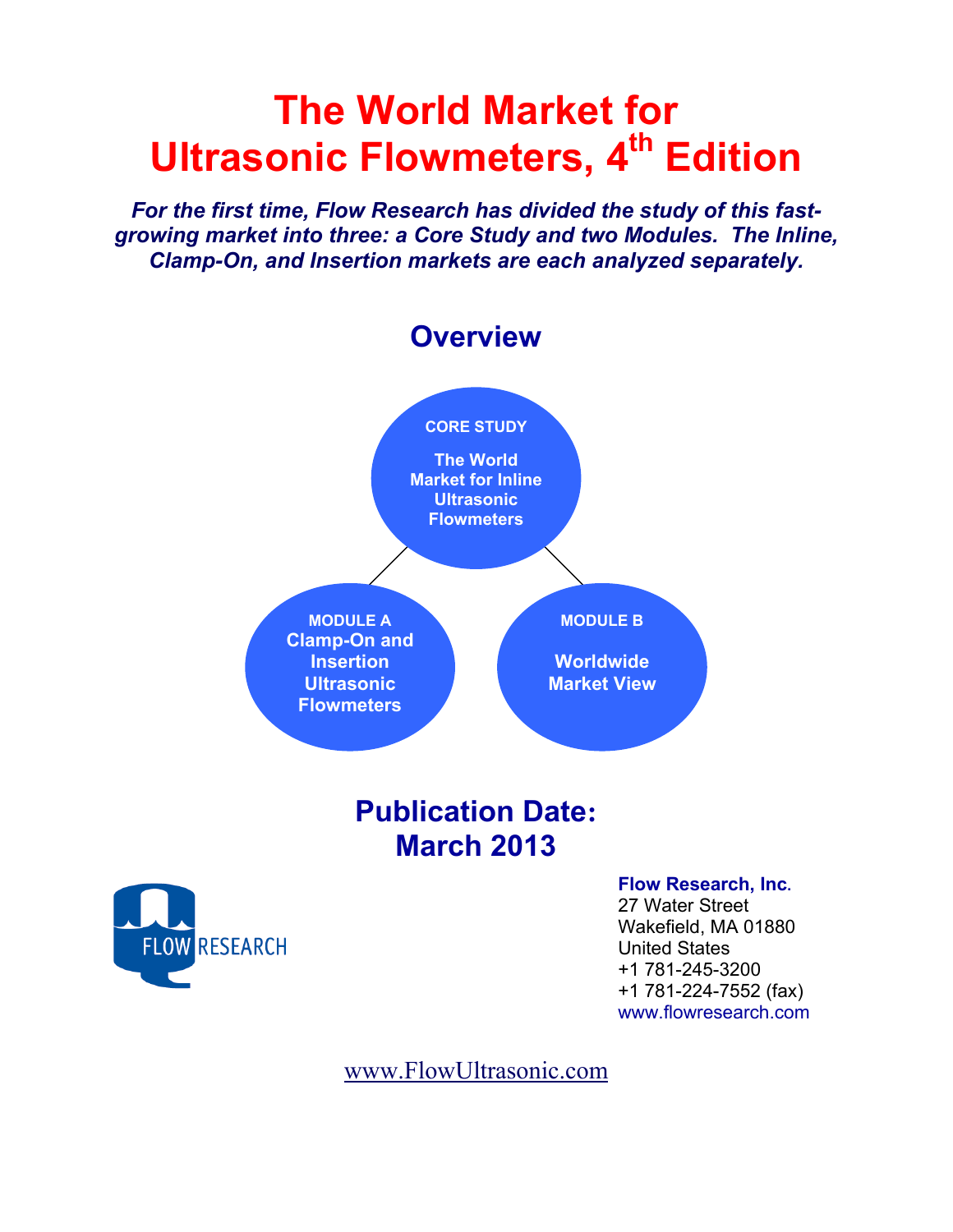# **Worldwide Ultrasonic Flowmeter Studies**

Flow Research has completed a new set of three market studies on the worldwide ultrasonic flowmeter market. A primary goal was to determine the size of the ultrasonic flowmeter market in 2011, and to forecast market size through 2016. The three studies are called:

- **Core Study:** *The World Market for Inline Ultrasonic Flowmeters*
- **Module A:** *The World Market for Clamp-On and Insertion Ultrasonic Flowmeters*
- **Module B:** *Worldwide Market View*

The three studies identify the following global elements:

- Market size and market shares for all types of ultrasonic flowmeters in 2011 by region
- Market growth and forecasts for all types of ultrasonic flowmeters through 2016
- Industries and applications where ultrasonic flowmeters are used, and areas of new market growth
- Product analyses for the main companies selling into the ultrasonic flowmeter market
- Strategies to manufacturers for selling into the ultrasonic flowmeter market
- Company profiles of the main suppliers of ultrasonic flowmeters

As stated above, one goal of these studies was to determine the size of the ultrasonic flowmeter market worldwide in 2011. This market continues to be one of the fastest growing flowmeter markets, which is driven in part by the expanding market for custody transfer of natural gas. Ultrasonic flowmeters excel in this segment of the industrial process applications spectrum.

These studies address the key issues in the ultrasonic flowmeter market, including:

- Growth in the transit time ultrasonic flowmeter market by number of paths
- Shipments of inline ultrasonic flowmeters by revenues and units
- Shipments of clamp-on and insertion ultrasonic flowmeters by revenues and units
- Comparison of portable vs. fixed clamp-on ultrasonic flowmeters
- The expanding use of ultrasonic flowmeters for custody transfer of natural gas
- The emerging market for ultrasonic flowmeters in steam flow measurement
- The market for Doppler and hybrid ultrasonic flowmeters
- Mergers and acquisitions in the ultrasonic flowmeter market
- New entrants into the ultrasonic flowmeter market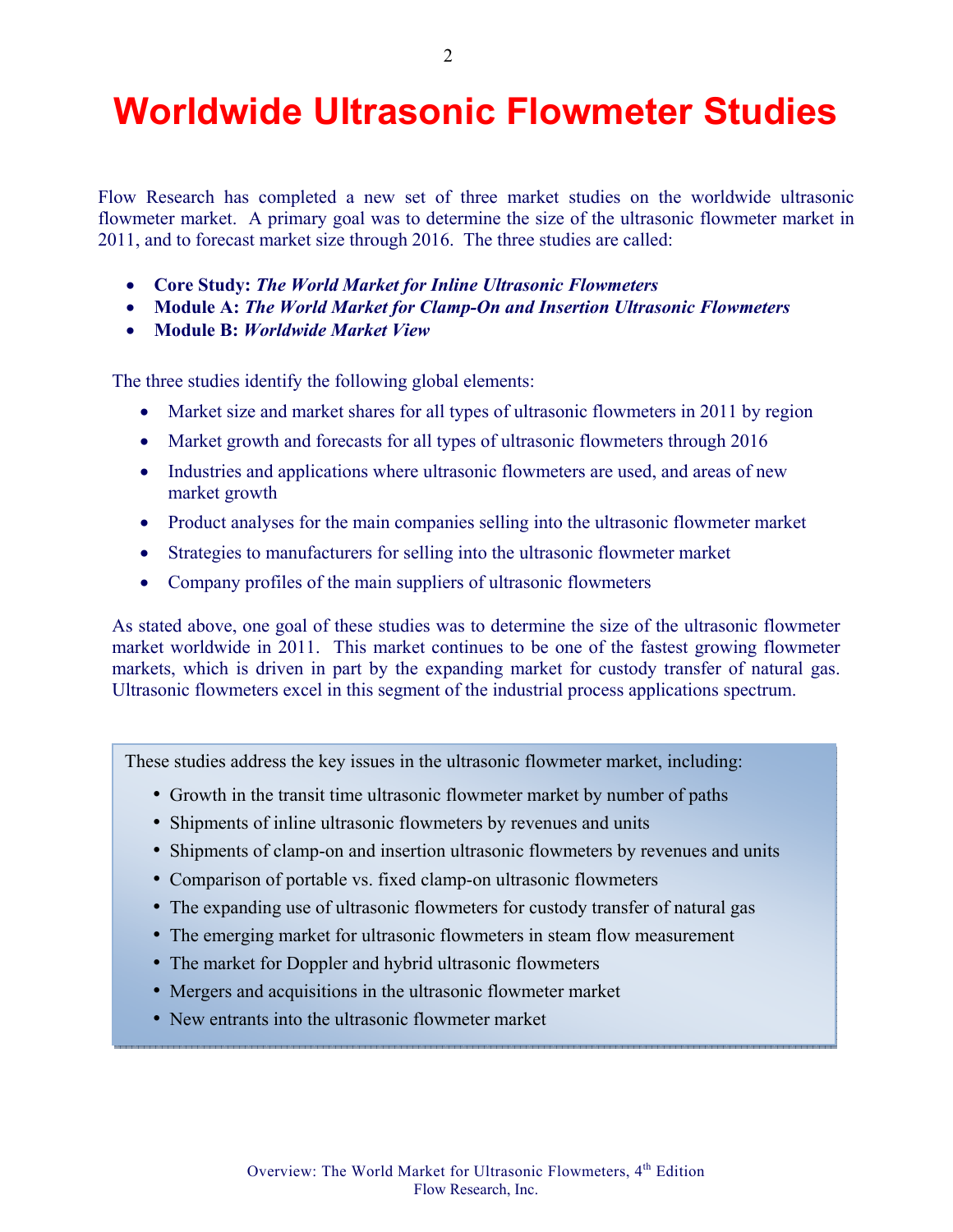#### **Transit Time and Doppler Flowmeters**

One important issue is the contrast in growth between **transit time** and **Doppler** flowmeters. While Doppler flowmeters remain one of the best solutions for dirty liquids, transit time flowmeters have been showing faster growth in recent years. Much of the new product development is going into transit time meters. Transit time flowmeters are typically more accurate than Doppler meters, and multipath transit time meters are becoming widely used for custody transfer of natural gas. This study also looks at growth in the **hybrid** ultrasonic market.

This study analyzes the market for **multipath** ultrasonic meters for both gas and liquid, and segments this market by number of paths. The ultrasonic flowmeter market for custody transfer of natural gas is the fastest growing market within flow, with the possible exception of multiphase meters. Multipath meters for petroleum liquids are also showing significant growth.

Steam flow measurement is a new frontier for ultrasonic flowmeters. Currently, this market is dominated by differential pressure (DP) and vortex flowmeters, each of which can handle the unique flow measurement difficulties that the different steam types present. However, as the technology improves, this is becoming a growth area for ultrasonic flowmeters. Steam flow measurement is growing in importance as companies look to increase energy efficiency and cut energy costs. The high accuracy and reliability of ultrasonic meters make them an attractive option for some steam flow applications.

#### **Background of Technology**

There are two main types of ultrasonic flowmeters: transit time and Doppler. A transit time ultrasonic flowmeter has both a sender and a receiver. It sends two ultrasonic signals across a pipe at an angle: one with the flow, and one against the flow. The meter then measures the "transit time" of each signal. When the ultrasonic signal travels with the flow, it travels faster than when it travels against the flow. The difference between the two transit times is proportional to flowrate.

Doppler flowmeters also send an ultrasonic signal across a pipe. However, instead of tracking the time the signal takes to cross to the other side, a Doppler flowmeter relies on having the signal deflected by particles in the flowstream. These particles are traveling at the same speed as the flow. As the signal passes through the stream, its frequency shifts in proportion to the mean velocity of the fluid. A receiver detects the reflected signal and measures its frequency. The meter calculates flow by comparing the generated and detected frequencies. Doppler ultrasonic flowmeters are good solutions for measuring the flow of dirty liquids or slurries. They are not used to measure gas or steam flow.

Ultrasonic flowmeters were first introduced for industrial use in 1963 by Tokyo Keiki (which later became Tokimec, then became Tokyo Keiki once again) in Japan. Tokyo Keiki is located in Tokyo, Japan. In 1972, Controlotron (Hauppauge, New York) became the first U.S. manufacturer to market ultrasonic flowmeters in the United States. In the late 1970s and early 1980s, both Panametrics (now part of GE Sensing) and Ultraflux experimented with the use of ultrasonic flowmeters to measure gas flow.

Initially, ultrasonic flowmeters were not well understood, and were sometimes misapplied. Many technological improvements have been made in the past 10 years, and the limitations of ultrasonic meters are better understood. Advances in transit time technology have broadened the types of liquids that transit time flowmeters can be used on. Many transit time meters today can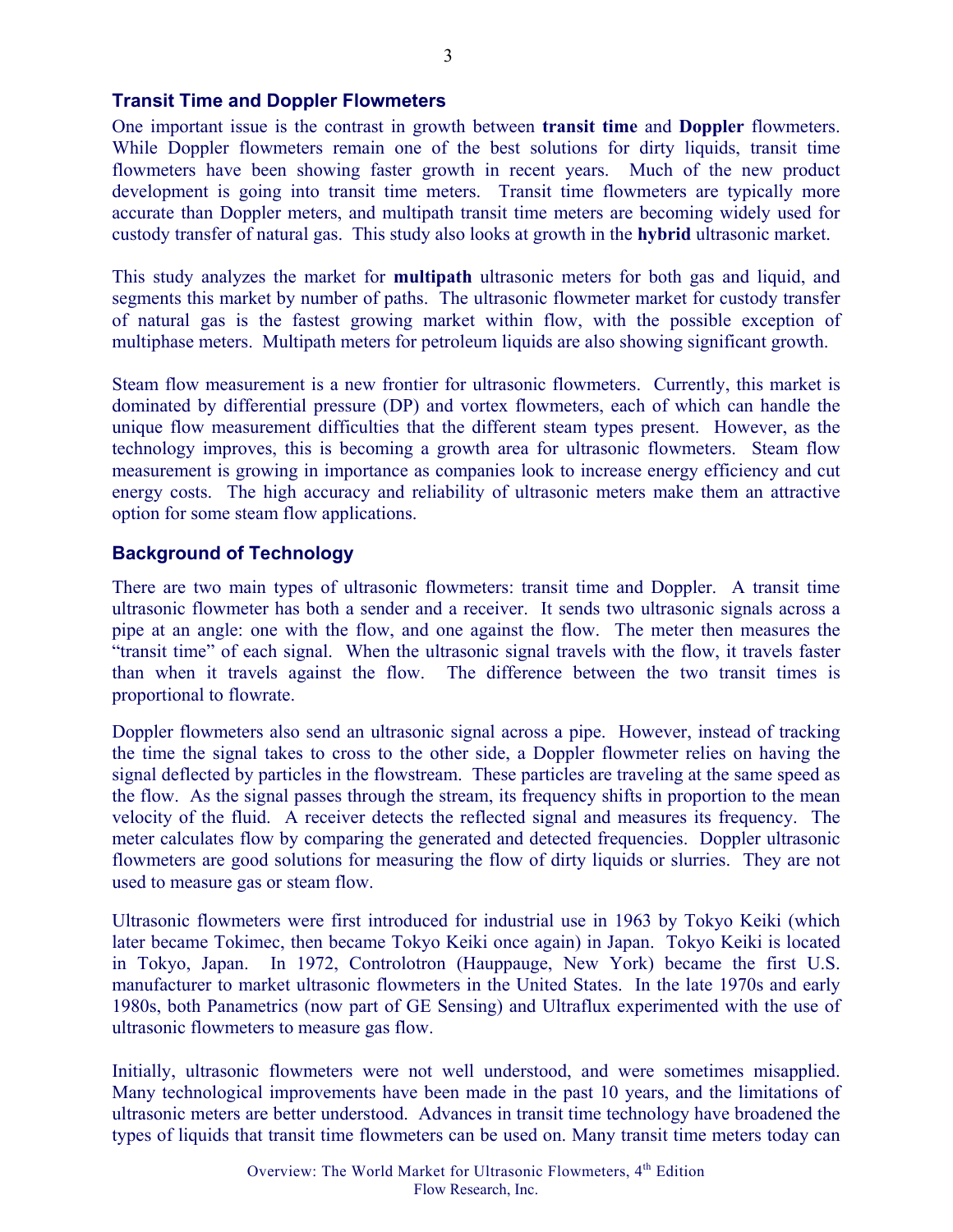handle liquids containing some impurities, and ultrasonic flowmeters have become a preferred measurement technology in the natural gas industry.

#### **Rationale for Study**

Since completing our first ultrasonic study in 2001, we have been following this market very closely. (We published the  $2^{nd}$  Edition of this study in 2003, and the  $3^{rd}$  Edition in 2008.) We have placed ultrasonic technology with others - such as Coriolis and electromagnetic – within the "new technology" group of flowmeters. User interest and market growth are both especially significant within the new-tech process control instrumentation arena. Many of these developments have been described in our quarterly report, *Market Barometer*. Each issue of *Market Barometer* includes an update on the ultrasonic flowmeter market.

This new study builds on the knowledge we have gained over the years since our last full treatment of the subject, but also represents a completely fresh look at the market. **By dividing the study into a Core Study and two Modules, we have analyzed the inline, clamp-on, and insertion markets separately**. This enables us to separate out unit price and unit quantity data for each technology, and to provide a completely separate analysis for each of these three fundamentally different ultrasonic flowmeter types.

In flowmeter terminology, a path is defined as the route of travel between two ultrasonic transducers. The term 'path' is critical in ultrasonic technology, because many ultrasonic flowmeters have been developed with multiple paths. Some ultrasonic meters have a single path, requiring one pair of transducers, and some have dual paths, requiring two transducer pairs. An important group of ultrasonic flowmeters have three or more paths, and are called multipath. Many of these multipath meters are used for custody transfer applications.

Another term that is now in common use is 'chord'. Mathematically speaking, a chord is a straight line within a circle whose points lie on the circumference. However, the term 'chord' is also used by some ultrasonic manufacturers to refer to the route of travel between two transducers. In this way, a chord is like a path. However, a chord is considered to be the route of travel between a transducer and a wall or reflector when the signal is bounced off a wall or a reflector. So in this sense, an ultrasonic signal that bounces off a wall or reflector to a receiving transducer has one path and two chords. One chord is the path of the signal from Transducer A to the pipe wall or reflector, and the second chord is the path of the signal from the pipe wall or reflector to transducer B.



*Flowmeter with 18 non-parallel paths (end-view image only shows half the total number of paths)*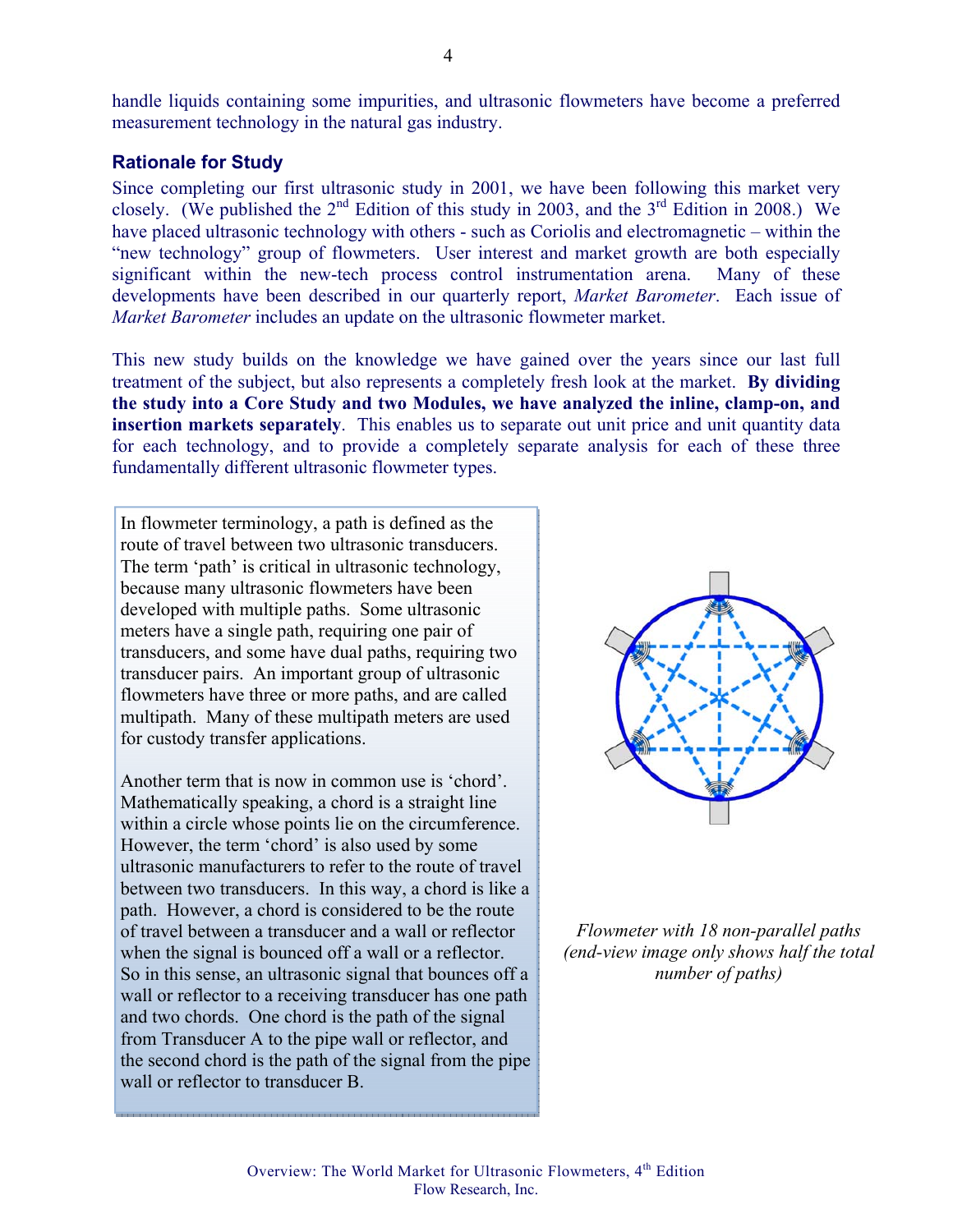## **Core Study**

# **The World Market for Inline Ultrasonic Flowmeters**





# **Publication Date: October 2012**

www.FlowUltrasonic.com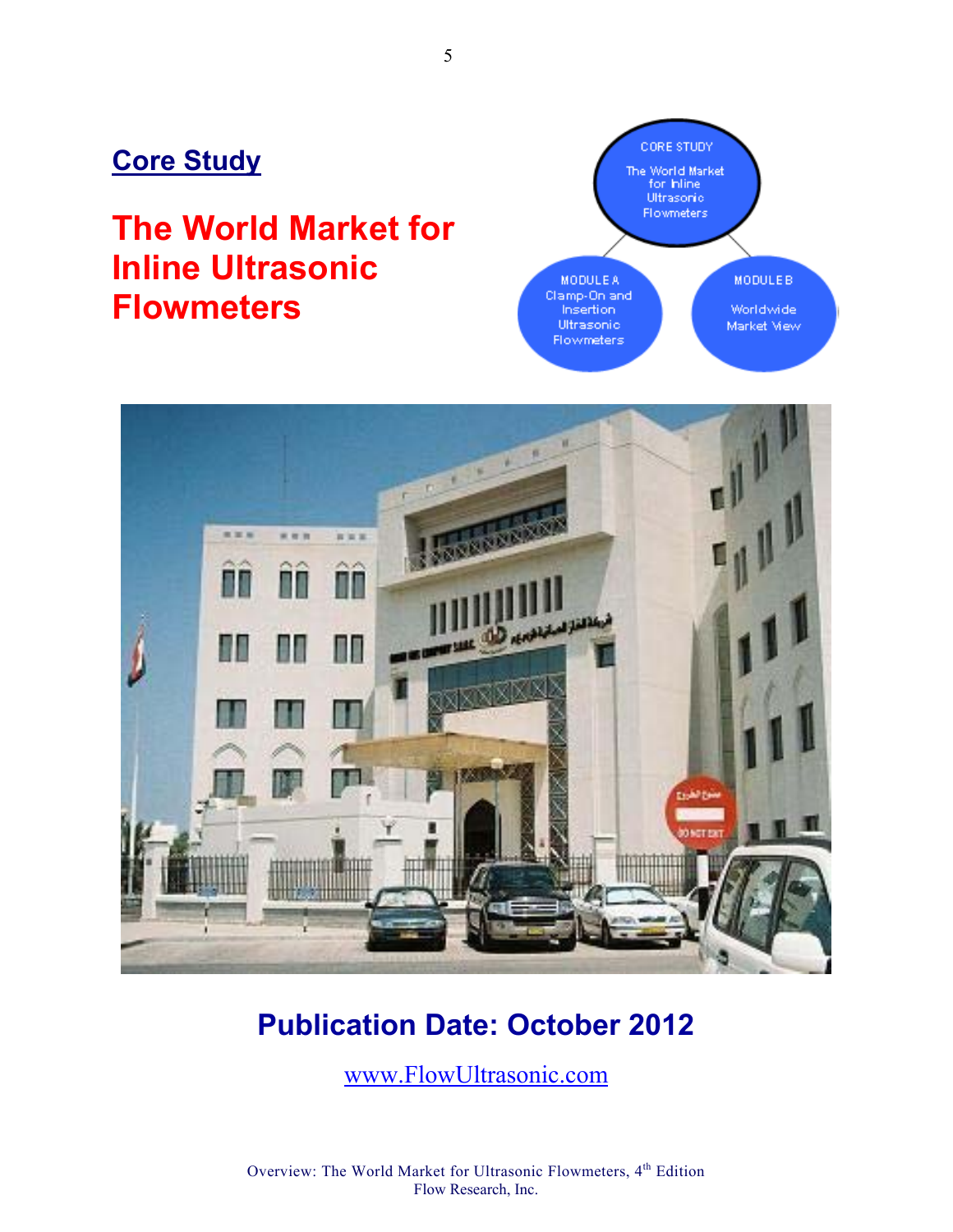## **Inline (Core) Study Segmentation**

All segmentation is divided by the eight geographic regions, with forecast data provided through 2016. The segmentation for the inline ultrasonic flowmeter study is as follows:

#### **Geographic Segmentation**

- North America (United States and Canada)
- Western Europe
- Eastern Europe/FSU
- Mideast/Africa
- Japan
- China
- Rest of Asia
- Latin America (Mexico, Central and South America)

#### **What's in this for my company?**

- See the emerging applications and where the growth is
- Understand world and regional markets
- Get to know your real competition
- Learn what other suppliers manufacture, where, and for whom
- The best information creates the best decisions

#### **Average Selling Price of Inline Ultrasonic Flowmeters by Region**

- North America (United States and Canada)
- Western Europe
- Eastern Europe/FSU
- Mideast/Africa
- Japan
- China
- Rest of Asia
- Latin America (Mexico, Central and South America)

#### **Ultrasonic Flowmeters by Technology Type**

This study focuses on the following kinds of inline ultrasonic flowmeters:

- Single Path/Dual Path transit time
- Multipath transit time

#### **Multipath Transit Time Ultrasonic Flowmeters by Number of Paths**

Shipments of multipath transit time ultrasonic flowmeters are segmented by four categories:

- 3-path transit time
- 4-path transit time
- 5-path transit time
- 6 or more paths transit time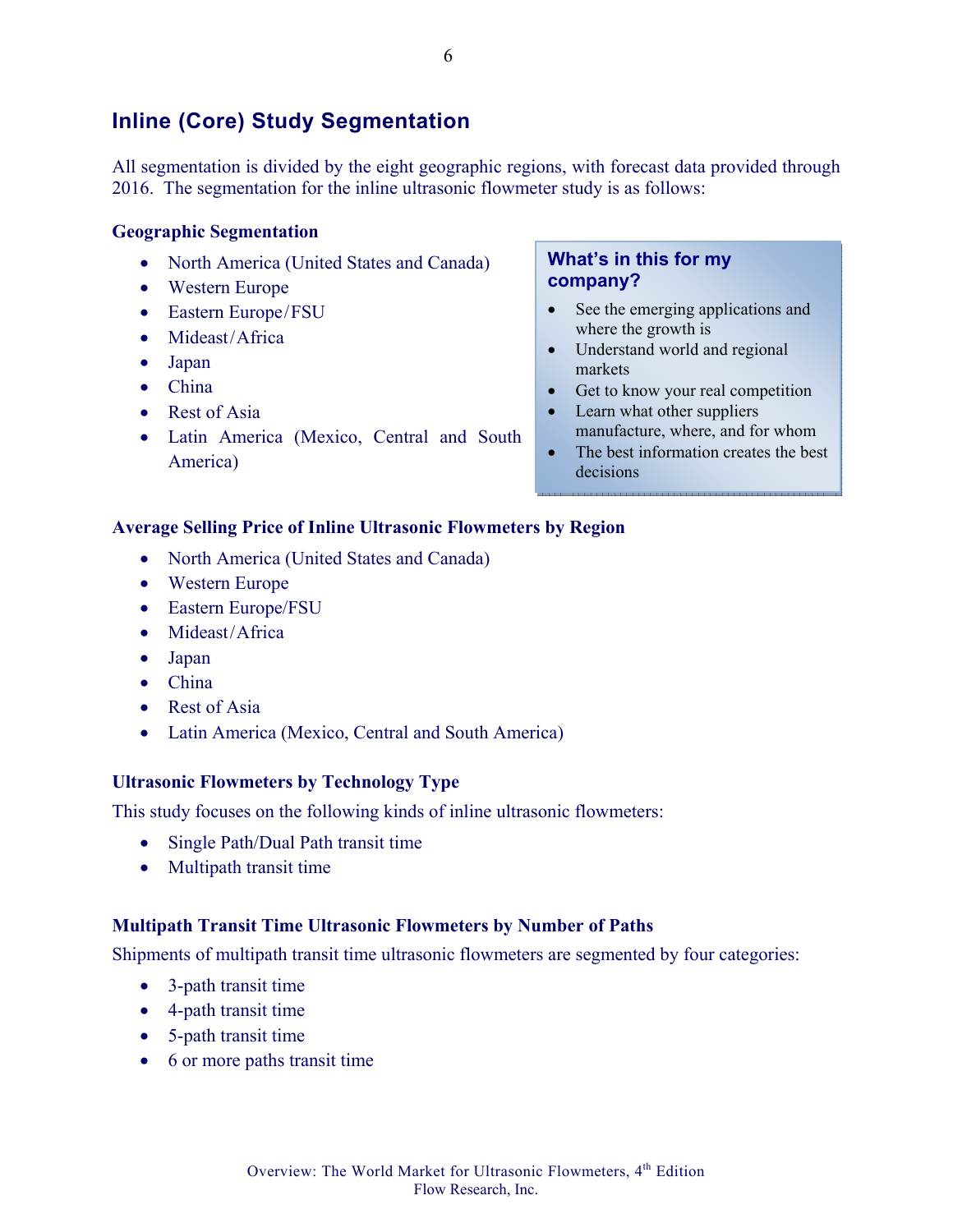#### **Doppler Ultrasonic Flowmeters**

Shipments of clamp-on and insertion Doppler ultrasonic flowmeters are segmented by region with forecasts to 2016.

#### **Hybrid Ultrasonic Flowmeters**

Shipments of clamp-on and insertion hybrid ultrasonic flowmeters are segmented by region with forecasts to 2016.

#### **Inline Ultrasonic Flowmeters by Mounting Type**

This study distinguishes between inline flowmeter mounting types as follows:

- Wafer
- Flanged
- Other (e.g., socket weld, compression)

#### **Inline Ultrasonic Flowmeters by Fluid Type**

- Petroleum Liquids
- Non-petroleum Liquids
- Gas
- Steam

#### **Inline Ultrasonic Flowmeters by Line Size**

- $\bullet \quad < 2$  inch
- $\bullet$  2 4 inches
- $\bullet$  > 4 8 inches
- $\bullet \quad > 8 12$  inches
- $\bullet$  > 12 24 inches
- $\bullet$  > 24 inches

#### **Inline Ultrasonic Flowmeters by Intelligence Level**

- Smart
- Conventional

#### **Smart Inline Ultrasonic Flowmeters by Communication Protocol**

- HART
- Foundation Fieldbus™
- Profibus $^{\circ}$
- Modbus
- Proprietary digital
- Ethernet
- Other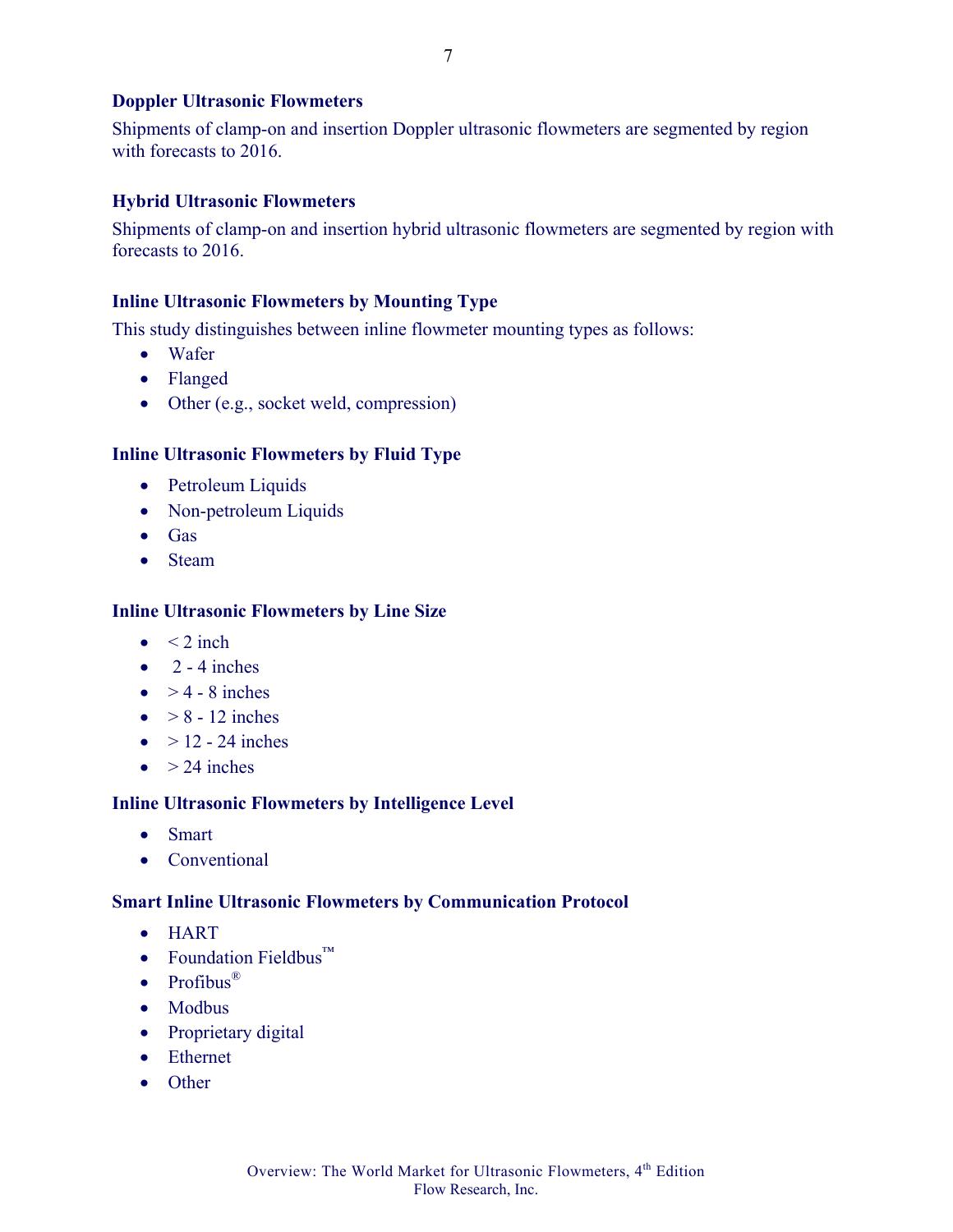#### **Inline Ultrasonic Flowmeters for Gas Applications**

- Custody Transfer: Natural Gas (transportation/transmission/pipeline)
- Check Metering
- Process Measurement
- Flare/Stack Gas Flow Measurement
- Other

#### **Inline Ultrasonic Flowmeters for Liquid Applications**

- Custody Transfer: petroleum Liquids
- Custody Transfer: Non-Petroleum Liquids
- Check Metering
- Process Measurement
- District Energy
- Other

#### **Inline Ultrasonic Flowmeters by Industry**

- Oil & Gas Production, Transportation, and **Distribution**
- Refining
- Chemical
- Pharmaceutical
- Food & Beverage
- Pulp & Paper
- Metals & Mining
- Power
- Water & Wastewater
- Other

#### **Inline Ultrasonic Flowmeters by Sales Channel**

- Direct Sales
- Independent Representatives
- Distributors
- E-Business

#### **Ultrasonic Flowmeters by Customer Type**

- End-Users
- Original Equipment Manufacturers (OEMs)
- Systems Integrators
- Engineers/Consultants
- Resellers



Overview: The World Market for Ultrasonic Flowmeters, 4<sup>th</sup> Edition Flow Research, Inc.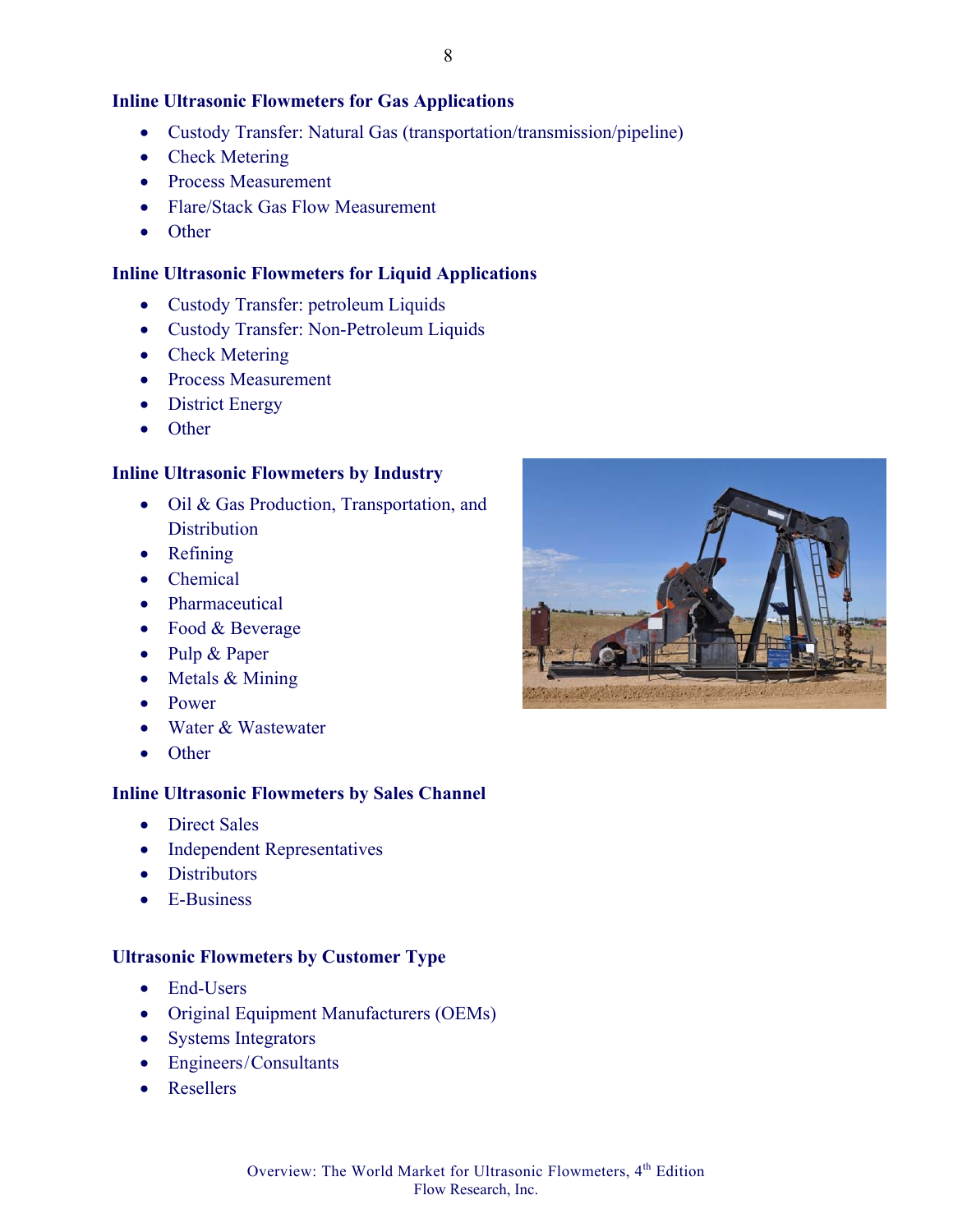#### **Market Shares of Inline Ultrasonic Flowmeter Manufacturers**

- Worldwide
- For each geographic region
- Single and Dual Path Ultrasonic Meters
- Multipath Ultrasonic Meters

#### **Strategies for Success**

• Strategies for selling into the competitive inline ultrasonic flowmeter market

#### **Company Profiles**

- Business profiles of the main suppliers of ultrasonic flowmeters
- Histories, current organization, overall product line summaries
- Ultrasonic flowmeter product line descriptions
- Company strategies

## **Publication Date**

*Core Study: The World Market for Inline Ultrasonic Flowmeters* was published in October 2012.

See the following pages for information on Module A of this study. Module A addresses the clamp-on and insertion portions of the worldwide ultrasonic flowmeter market.

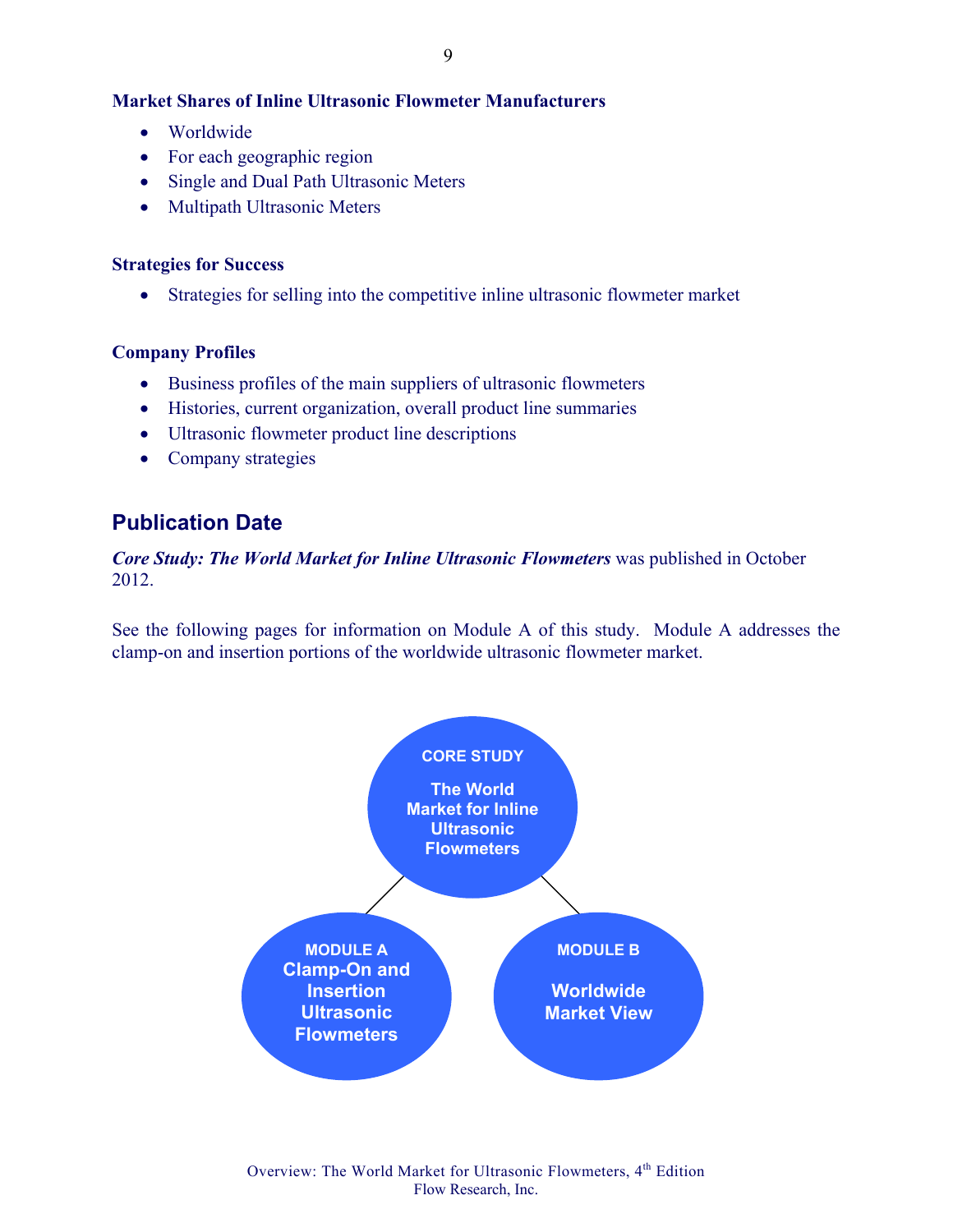

**Flow Research, Inc.**  27 Water Street Wakefield, MA 01880 United States +1 781 245-3200 +1 781 224-7552 (fax) www.flowresearch.com



Christian Doppler

## **The Flow Research** *Founding Sponsor Program*

To produce studies that most closely match our clients' needs, Flow Research instituted the Founding Sponsor Program. This program enables companies who wish to participate at a high level in a study's research to influence its scope and segmentation. In addition, Founding Sponsors receive regular updates from Flow Research on study progress, and receive a significant discount on the standard retail price of the study.

Procedure: Early in the planning phase of a study, Founding Sponsors receive a proposal that includes the proposed segmentation. Founding Sponsors can propose additional segmentation, and can also suggest changes to the proposed segmentation. While the decision to adopt particular segmentation ultimately lies with Flow Research, and is based on input from all contributors, we will do our best to accommodate the specific needs of each of our clients.

During the research phase of a study, Flow Research will issue regular reports that provide updates on the progress of the research. These reports will be sent to Founding Sponsors, who are then invited to provide any additional input or comments into the study.

Being a Founding Sponsor requires making an early commitment to purchase the study. However, in return, Founding Sponsors receive a significant discount off the regular price of the study. Payment can be made either in one amount at the beginning of the study, or split into two, with the second payment due upon delivery of the study.

For additional details, or to find out how the Founding Sponsor program applies to any particular study, please contact Flow Research. We look forward to working with you!

If you have any questions about the Founding Sponsor program, please contact Norm Weeks at  $+1$  781 245-3200, or norm@flowresearch.com.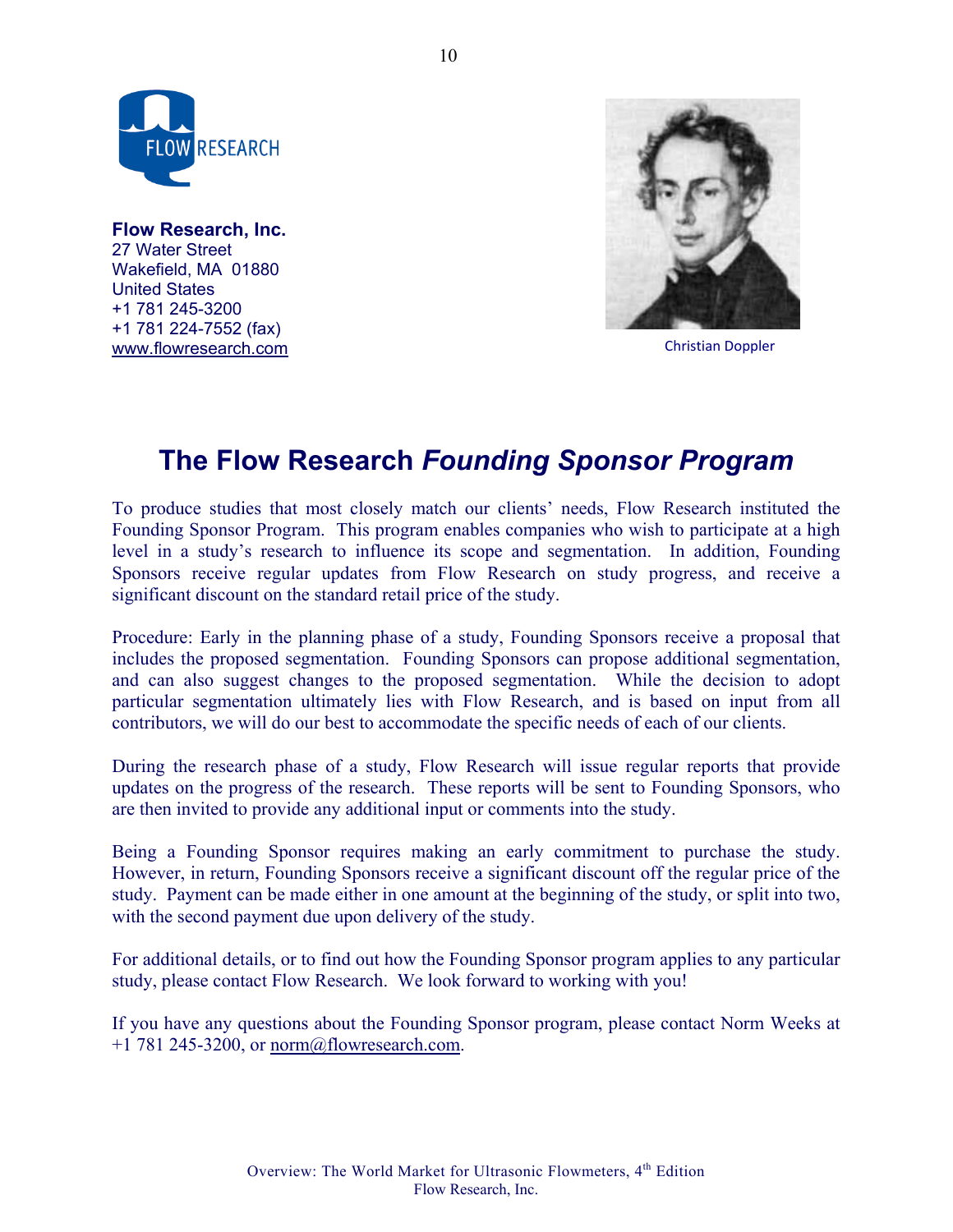## **Module A**

# **The World Market for Clamp-On and Insertion Ultrasonic Flowmeters**





# **Publication Date: April 2012**

www.FlowUltrasonic.com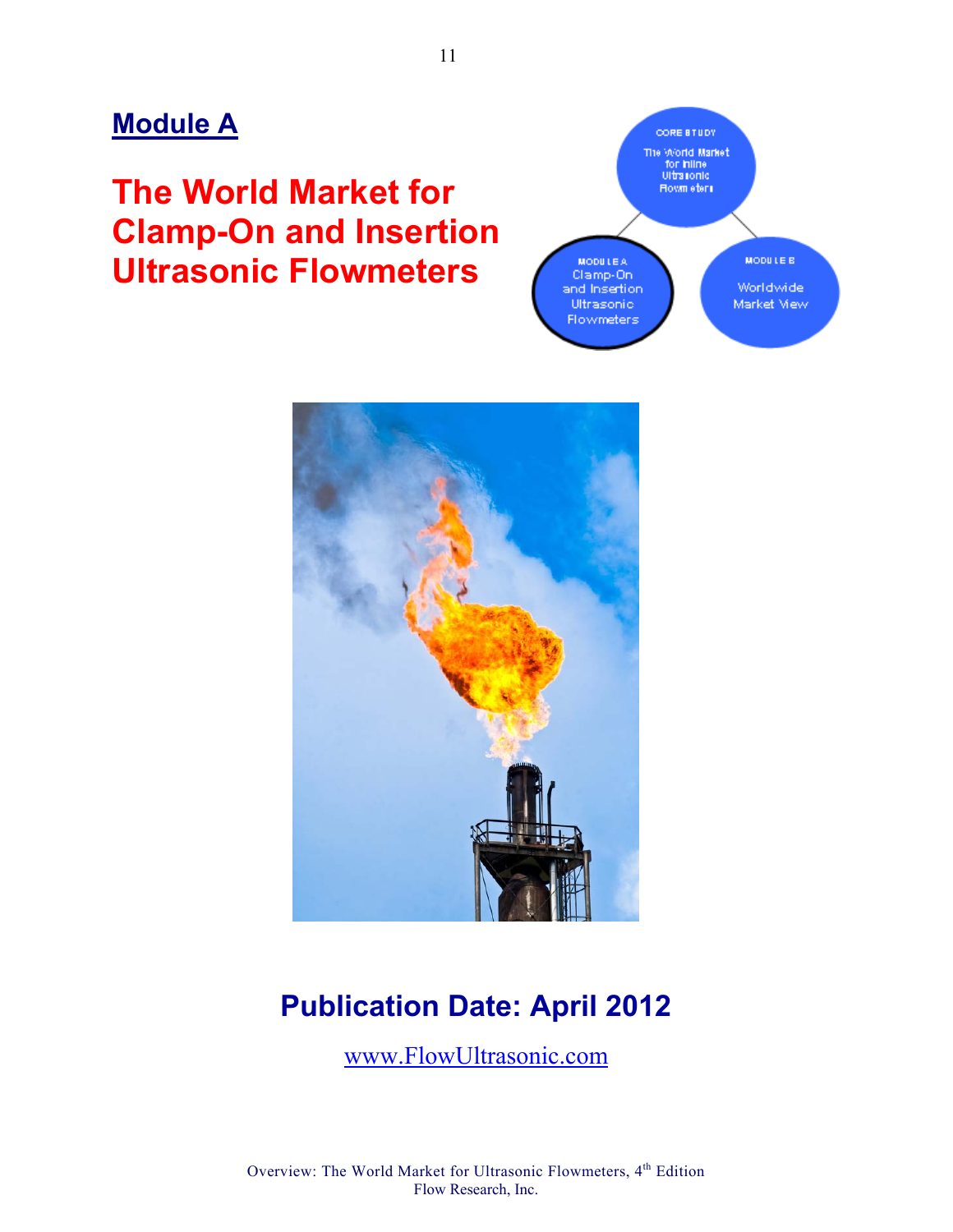The study, **Module A:** *The World Market for Clamp-On and Insertion Ultrasonic Flowmeters*, contains its own set of segmentation designed to provide a comprehensive view of this portion of ultrasonic flowmeter technology and markets. There is segmentation that addresses the unique qualities of these two ultrasonic flowmeter designs. Study segmentation specific to clamp-on and insertion design types is outlined below.

All segmentation is divided by the eight geographic regions, with forecast data provided through 2016. The segmentation for the clamp-on and insertion ultrasonic flowmeter study is as follows:

#### **Clamp-On Ultrasonic Flowmeters**

#### **Geographic Segmentation**

- North America (United States and Canada)
- Western Europe
- Eastern Europe/FSU
- Mideast/Africa
- Japan
- China
- Rest of Asia
- Latin America (Mexico, Central and South America)

#### **What's in this for my company?**

- See the emerging applications and where the growth is
- Understand world and regional markets
- Get to know your real competition
- Learn what other suppliers manufacture, where, and for whom
- The best information creates the best decisions

#### **Average Selling Price of Clamp-On Ultrasonic Flowmeters by Region**

- North America (United States and Canada)
- Western Europe
- Eastern Europe/FSU
- Mideast/Africa
- Japan
- China
- Rest of Asia
- Latin America (Mexico, Central and South America)

#### **Clamp-On Ultrasonic Flowmeters by Technology Type**

Revenue and unit data are provided for the following three basic types of ultrasonic flowmeters:

- Single / Dual path transit time
- Doppler
- Hybrid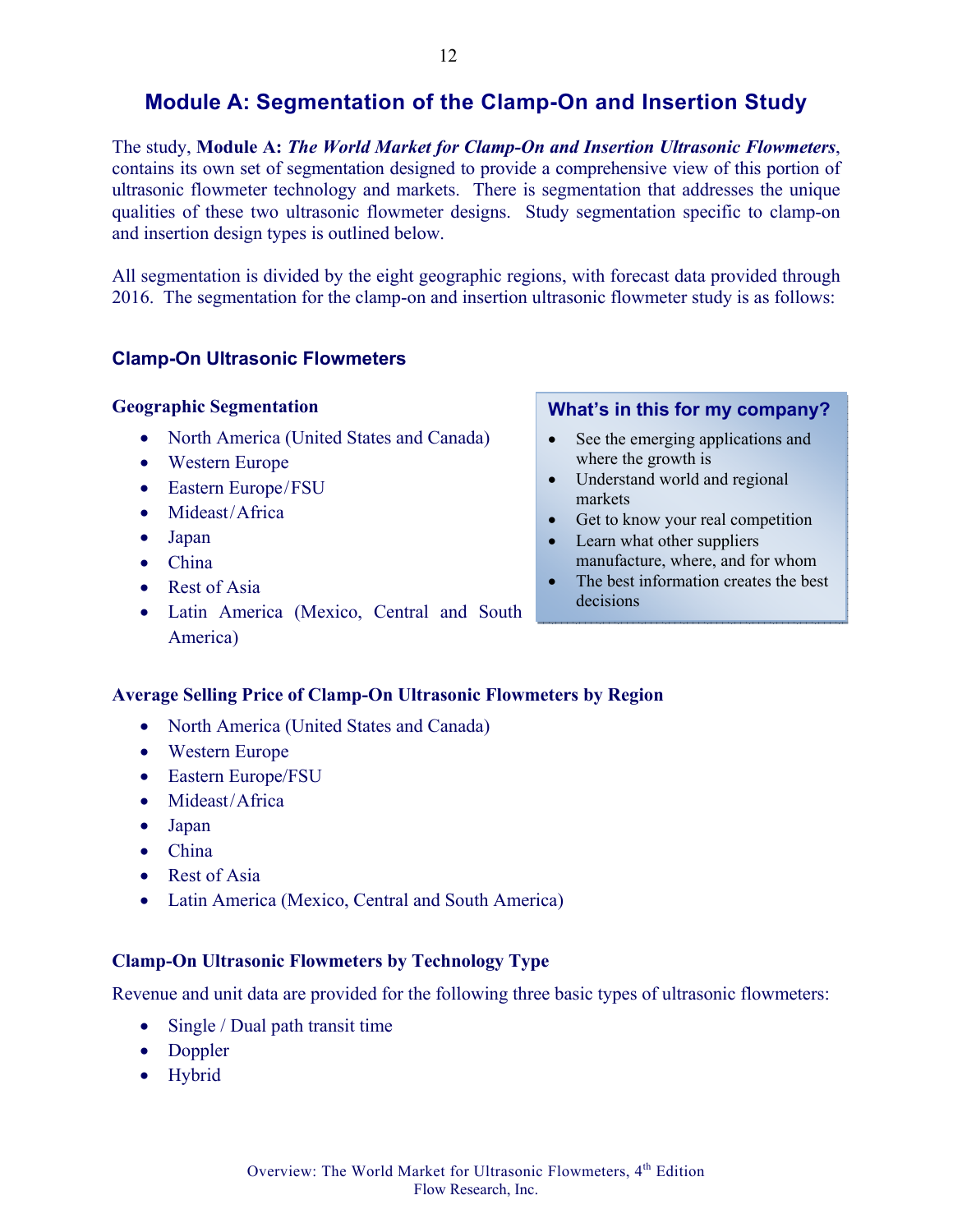#### **Clamp-On Ultrasonic Flowmeters by Mounting Type**

This study distinguishes between mounting types for clamp-on ultrasonic flowmeters as follows:

- Portable clamp-on
- Fixed clamp-on

#### **Clamp-On Ultrasonic Flowmeters by Fluid Type**

- Petroleum Liquids
- Non-petroleum Liquids
- Gas
- Steam

#### **Clamp-On Ultrasonic Flowmeters by Industry**

- Oil & Gas Production, Transportation, and Distribution
- Refining
- Chemical
- Pharmaceutical
- Food & Beverage
- Pulp & Paper
- Metals & Mining
- Power
- Water & Wastewater
- Other

#### **Clamp-On and Insertion Ultrasonic Flowmeters by Sales Channel**

- Direct Sales
- Independent Representatives
- Distributors
- E-Business

#### **Clamp-On and Insertion Ultrasonic Flowmeters by Customer Type**

- End-Users
- Original Equipment Manufacturers (OEMs)
- Systems Integrators
- Engineers/Consultants
- Resellers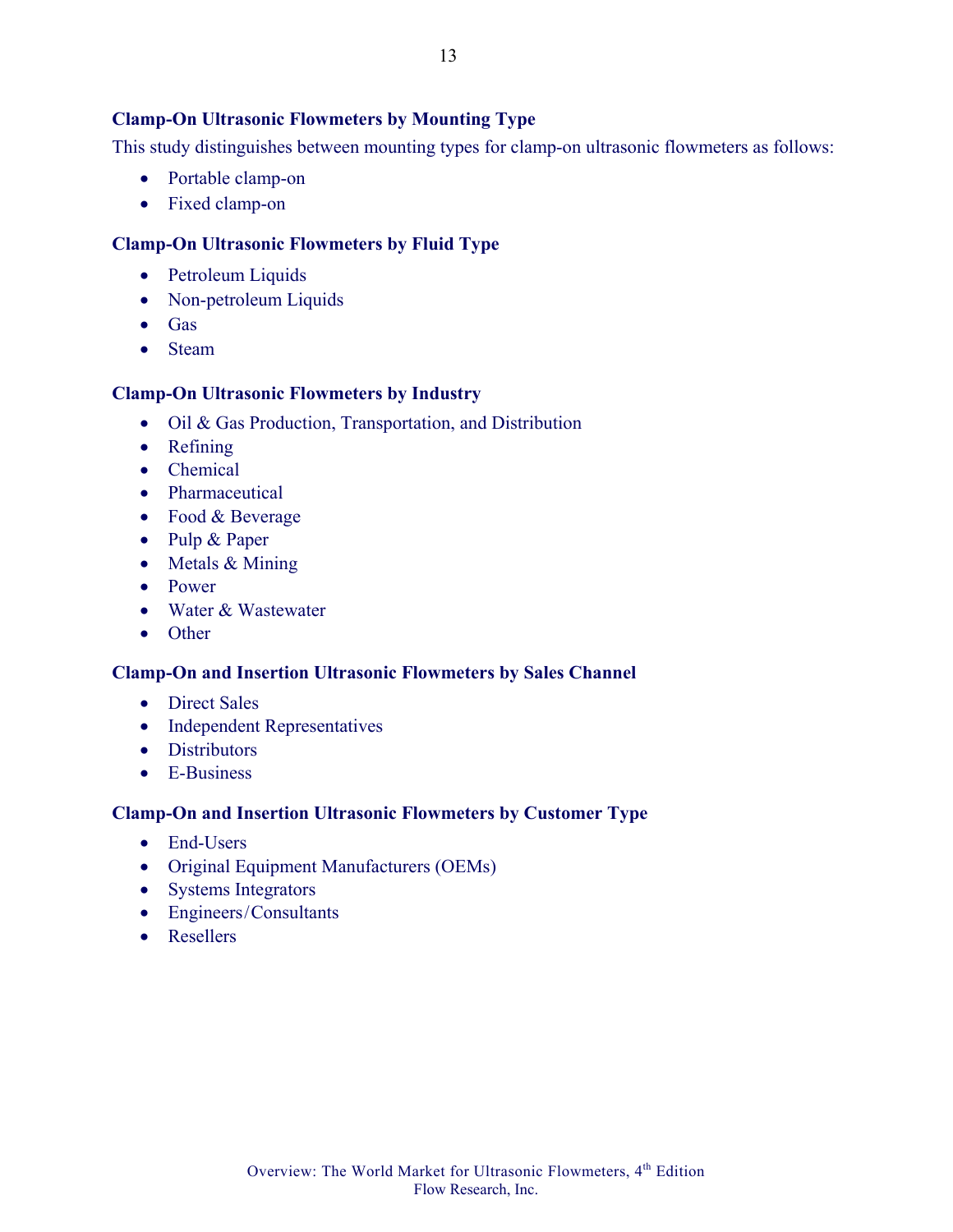#### **Insertion Ultrasonic Flowmeters**

#### **Geographic Segmentation**

- North America (United States and Canada)
- Western Europe
- Eastern Europe/FSU
- Mideast/Africa
- Japan
- China
- Rest of Asia
- Latin America (Mexico, Central and South America)

#### **Average Selling Price of Insertion Ultrasonic Flowmeters by Region**

- North America (United States and Canada)
- Western Europe
- Eastern Europe/FSU
- Mideast/Africa
- Japan
- China
- Rest of Asia
- Latin America (Mexico, Central and South America)

#### **Insertion Ultrasonic Flowmeters by Technology Type**

Revenue and unit data are provided for the following four basic types of ultrasonic flowmeters:

- Single / Dual path transit time
- Multipath transit time
- Doppler
- Hybrid

#### **Insertion Ultrasonic Flowmeters by Fluid Type**

- Petroleum Liquids
- Non-petroleum Liquids
- Gas
- Steam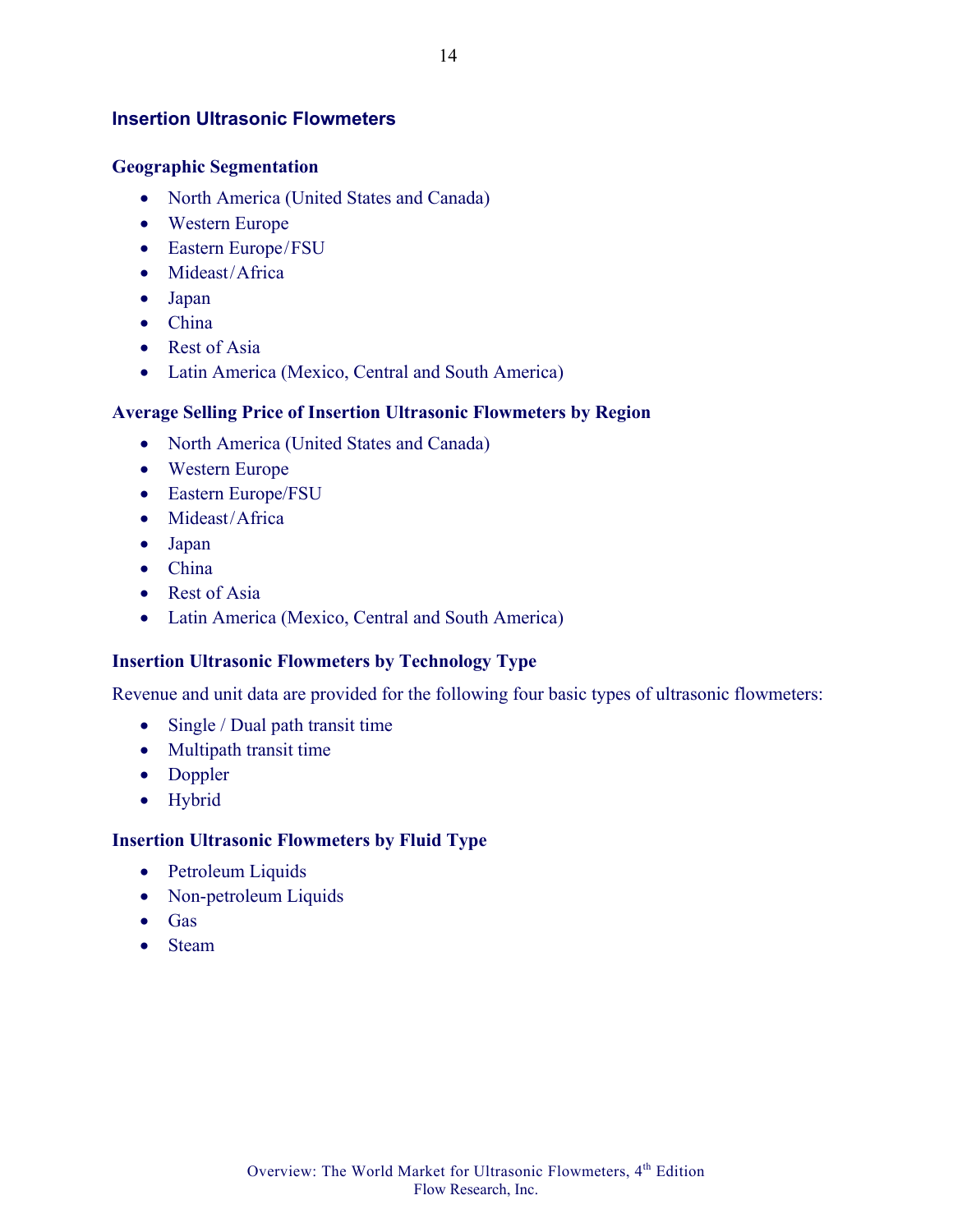### **Insertion Ultrasonic Flowmeters by Industry**

- Oil & Gas Production, Transportation, and Distribution
- Refining
- Chemical
- Food & Beverage
- Pharmaceutical
- Pulp & Paper
- Metals & Mining
- Power
- Water & Wastewater
- Other

### **Market Shares of Clamp-On and Insertion Ultrasonic Flowmeter Manufacturers**

- Worldwide
- For each geographic region

### **Strategies for Success**

• Strategies for selling into the clamp-On and insertion ultrasonic flowmeter markets

### **Company Profiles**

- Business profiles of the main suppliers of ultrasonic flowmeters
- Histories, current organization, overall product line summaries
- Ultrasonic flowmeter product line descriptions
- Company strategies

## **Publication Date**

*Module A: The World Market for Clamp-On and Insertion Flowmeters*, was published in April 2012.



Dr. Jesse Yoder, Flow Research president, stands by a natural gas pipeline used for calibration purposes at CEESI in Garner, Iowa.

Overview: The World Market for Ultrasonic Flowmeters, 4<sup>th</sup> Edition Flow Research, Inc.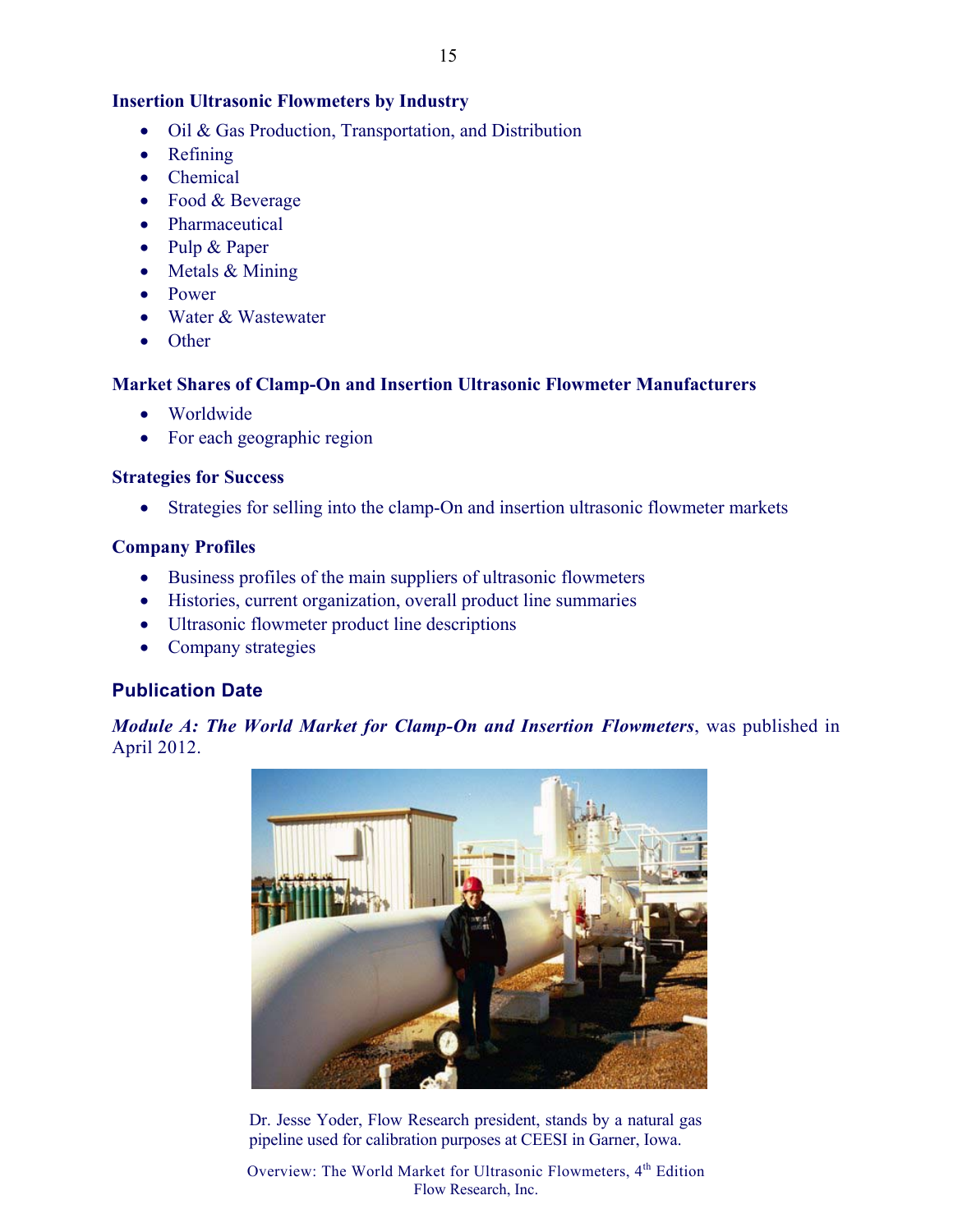#### **Worldwide Market View**

What is Module B? The Core Study and Module A divide the market into three separate submarkets:

- Inline ultrasonic flowmeters
- Clamp-on ultrasonic flowmeters
- Insertion ultrasonic flowmeters

The Core Study and Module A are designed for companies that are active in these markets, and who need to understand the detailed segmentation that exists in these studies. They may choose to bring out products that are aimed at particular segments, such as multipath flowmeters, cryogenic flowmeters, or custody transfer of natural gas.

Module B puts all these three submarkets into a single market. So if you need to know the geographic breakout of the entire market, rather than the geographic breakout for only clamp-on meters, then Module B provides that answer. Likewise, if you need to know the segmentation by fluid type or by industry for the total market, you can find the answers in Module B. Module B is indispensable because it analyzes the entire market. The Core Study and Module A are also indispensable because they provide segmentation detail not available in Module B.

#### **You See Both the Forest and the Trees**

We are presenting these three studies to you to enable you to see both the forest and the trees when it comes to the ultrasonic flowmeter market. So far as we know, no one else has ever attempted such a comprehensive analysis of the worldwide ultrasonic flowmeter market.

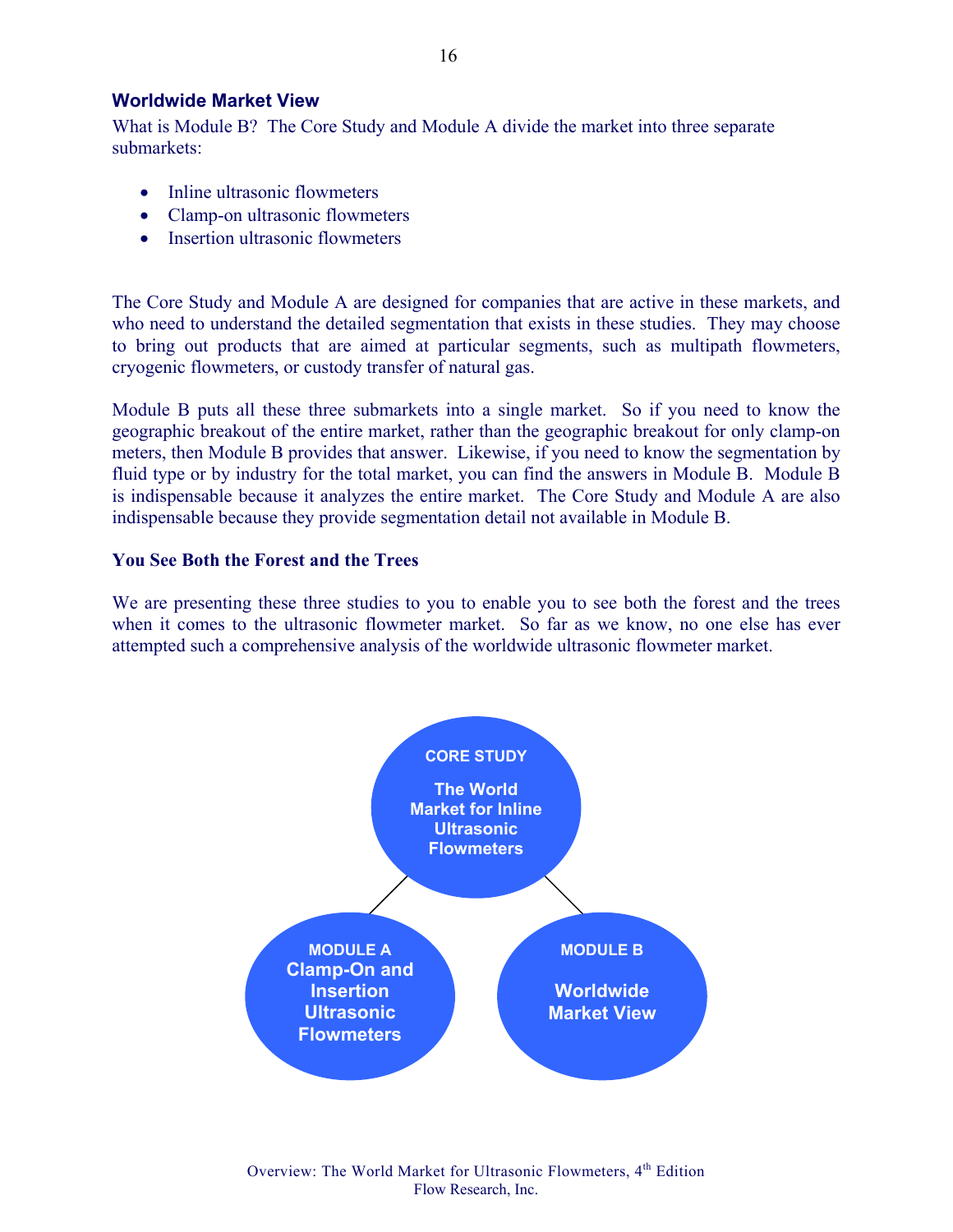# **Module B**

# **Worldwide Market View**





## **Publication Date: March 2013**

**www.FlowUltrasonic.com**

Overview: The World Market for Ultrasonic Flowmeters, 4<sup>th</sup> Edition Flow Research, Inc.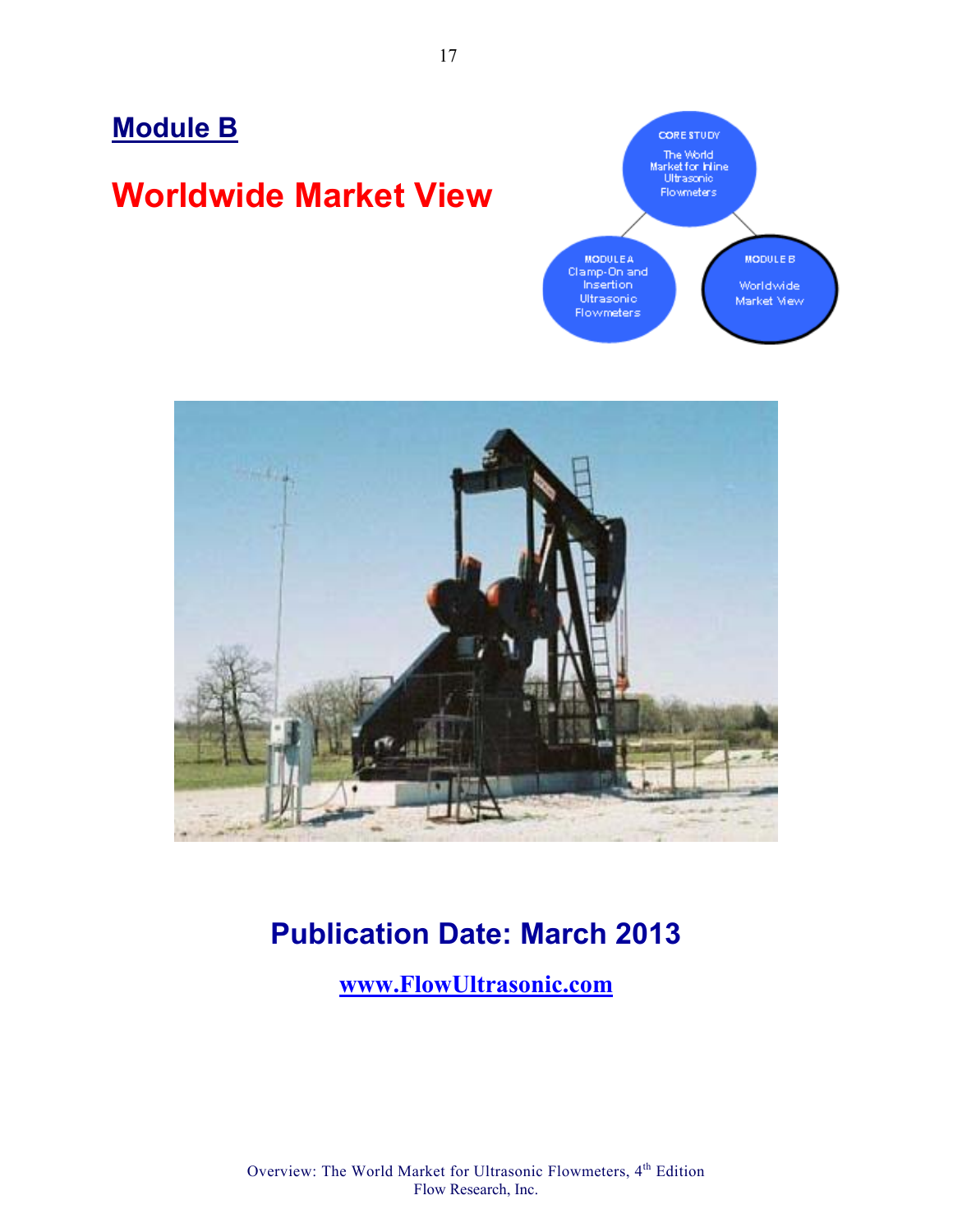## **Module B: Worldwide Data Segmentation**

The study, **Module B:** *Worldwide Market View*, contains its own set of segmentation based upon the worldwide findings of the Core Study and Module A. This volume is designed to provide a comprehensive view of the entire ultrasonic flowmeter market, and combines the most important segmentation data of the inline (spoolpiece), insertion, and clamp-on components of this market.

Creating separate modules for the ultrasonic study has proved very enlightening. The inline market is quite different from the clamp-on and insertion markets. This applies to applications, industries, price points, and many other factors. By isolating the inline (spoolpiece) market from the clamp-on and insertion markets, we have been able to create a much more compelling and informative analysis. Multipath inline ultrasonic flowmeters are especially important in the fastgrowing market for custody transfer of natural gas, which is highlighted in the Core Study.

Module B puts all the data together into a single picture of the entire ultrasonic market worldwide, including inline, clamp-on, and insertion flowmeters. If you are looking for the big picture of the market, this may be the only study you need. If you also want the detailed segmentation contained in the Core Study and Module A, then this is the perfect companion to those two studies.

In Module B, the fundamental segmentation of single and dual path transit time, multipath transit time, Doppler, and hybrid is segmented by the eight geographic regions, with forecast data provided through 2016. The remaining data is provided on a worldwide basis. The study segmentation data in Module B is outlined below.

#### **Geographic Segmentation**

- North America (United States and Canada)
- Western Europe
- Eastern Europe/FSU
- Mideast/Africa
- Japan
- China
- Rest of Asia
- Latin America (Mexico, Central and South America)

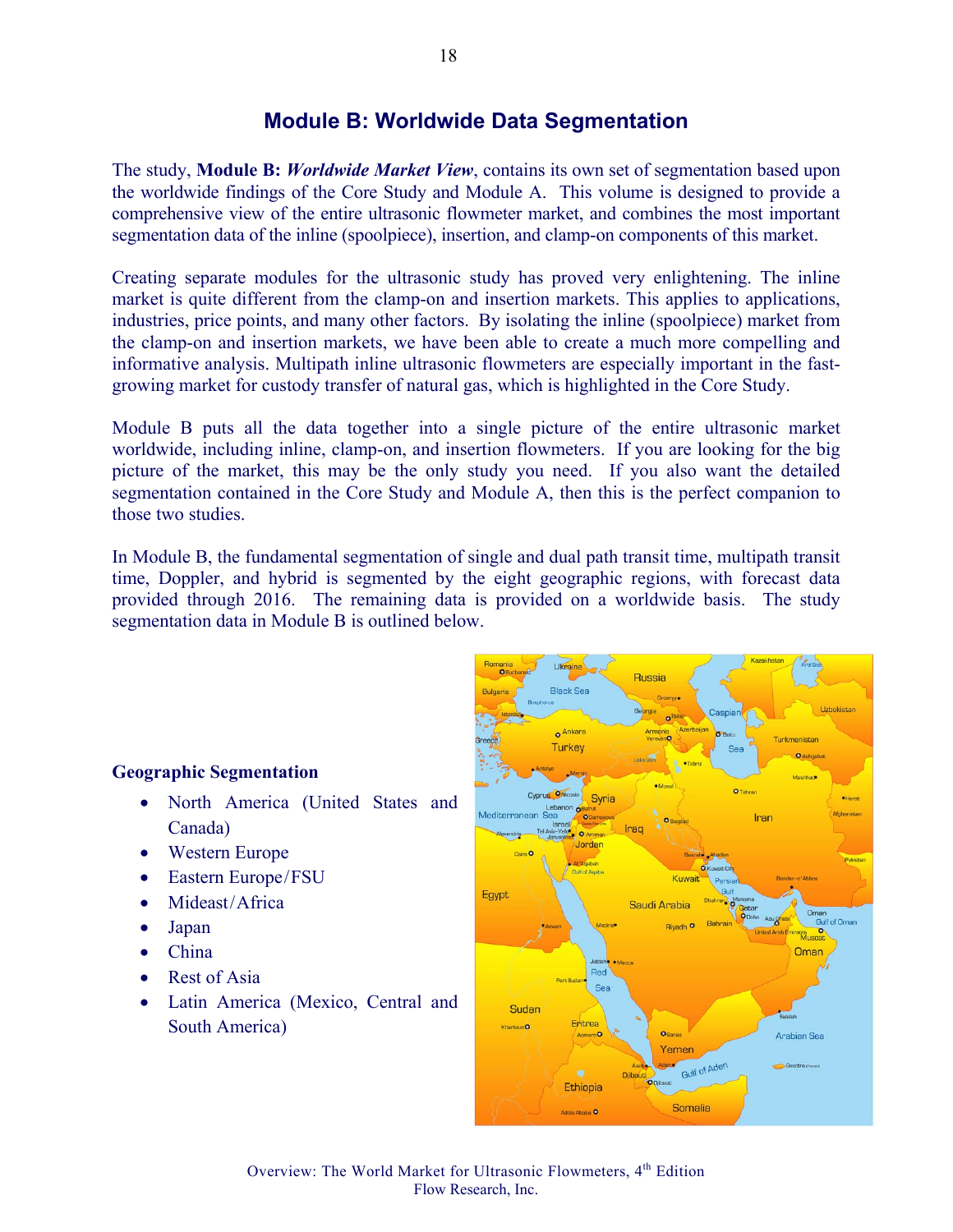#### **Average Selling Price of All Ultrasonic Flowmeters by Region**

- North America (United States and Canada)
- Western Europe
- Eastern Europe/FSU
- Mideast/Africa
- Japan
- China
- Rest of Asia
- Latin America (Mexico, Central and South America)

#### **All Ultrasonic Flowmeters by Technology Type by Region**

- Transit Time Single/Dual Path
- Transit Time Multipath
- Doppler
- Hybrid

## **All Ultrasonic Flowmeters by Fluid Type**

- - Petroleum Liquids
	- Non-petroleum Liquids
	- Gas
	- Steam

#### **All Ultrasonic Flowmeters by Industry Worldwide**

- Oil & Gas Production, Transportation, and **Distribution**
- Refining
- Chemical
- Pharmaceutical
- Food & Beverage
- Pulp & Paper
- Metals & Mining
- Power
- Water & Wastewater
- Other



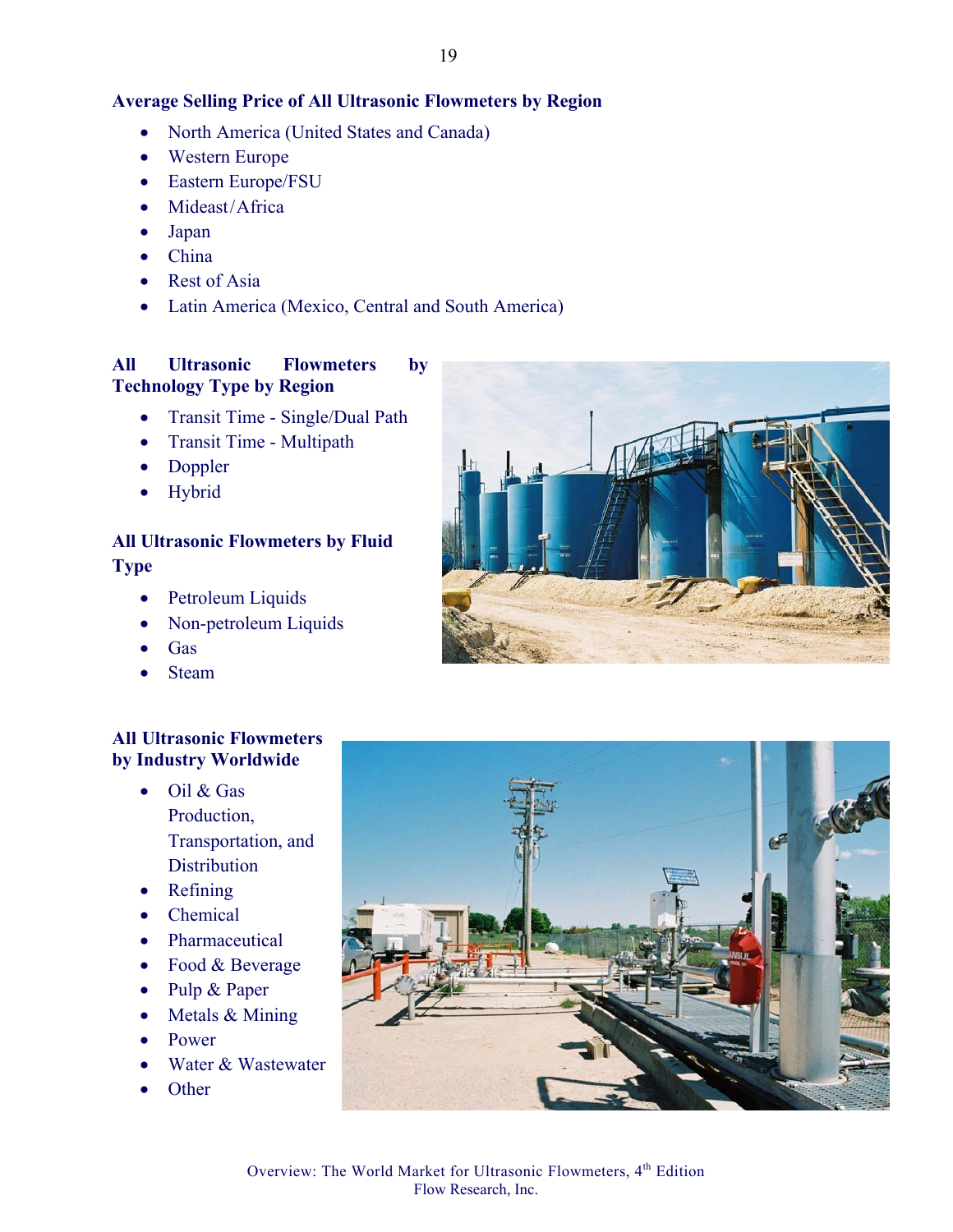#### **All Ultrasonic Flowmeters by Sales Channels Worldwide**

- Direct Sales
- Independent Representatives
- Distributors
- E-Business

#### **All Ultrasonic Flowmeters by Customer Type Worldwide**

- End-Users
- Original Equipment Manufacturers (OEMs)
- Systems Integrators
- Engineers/Consultants
- Resellers

#### **Market Shares of Ultrasonic Flowmeter Manufacturers**

- Worldwide
- Inline
- Clamp-on
- Insertion

#### **Strategies for Success**

• Strategies for selling into the competitive ultrasonic flowmeter market

#### **Company Profiles**

- Business profiles of the main suppliers of ultrasonic flowmeters
- Histories, current organization, overall product line summaries
- Ultrasonic flowmeter product line descriptions
- Company strategies

The following is a partial list of the ultrasonic suppliers profiled in these studies:

- Cameron Measurement Systems
- Elis Plzen
- Elster Instromet
- Emerson Daniel
- Endress+Hauser
- Flexim
- FMC Energy Systems
- Fuji Electric
- General Electric (GE Measurement)
- **IDEX** (Accusonic, Faure Herman)
- KROHNE
- Micronics
- OVAL Corporation
- Racine Federated Inc.
- SICK Maihak
- Siemens
- Spirax Sarco-EMCO
- Thermo Fisher
- Tokyo Keiki
- Tokyo Keiso
- Ultraflux

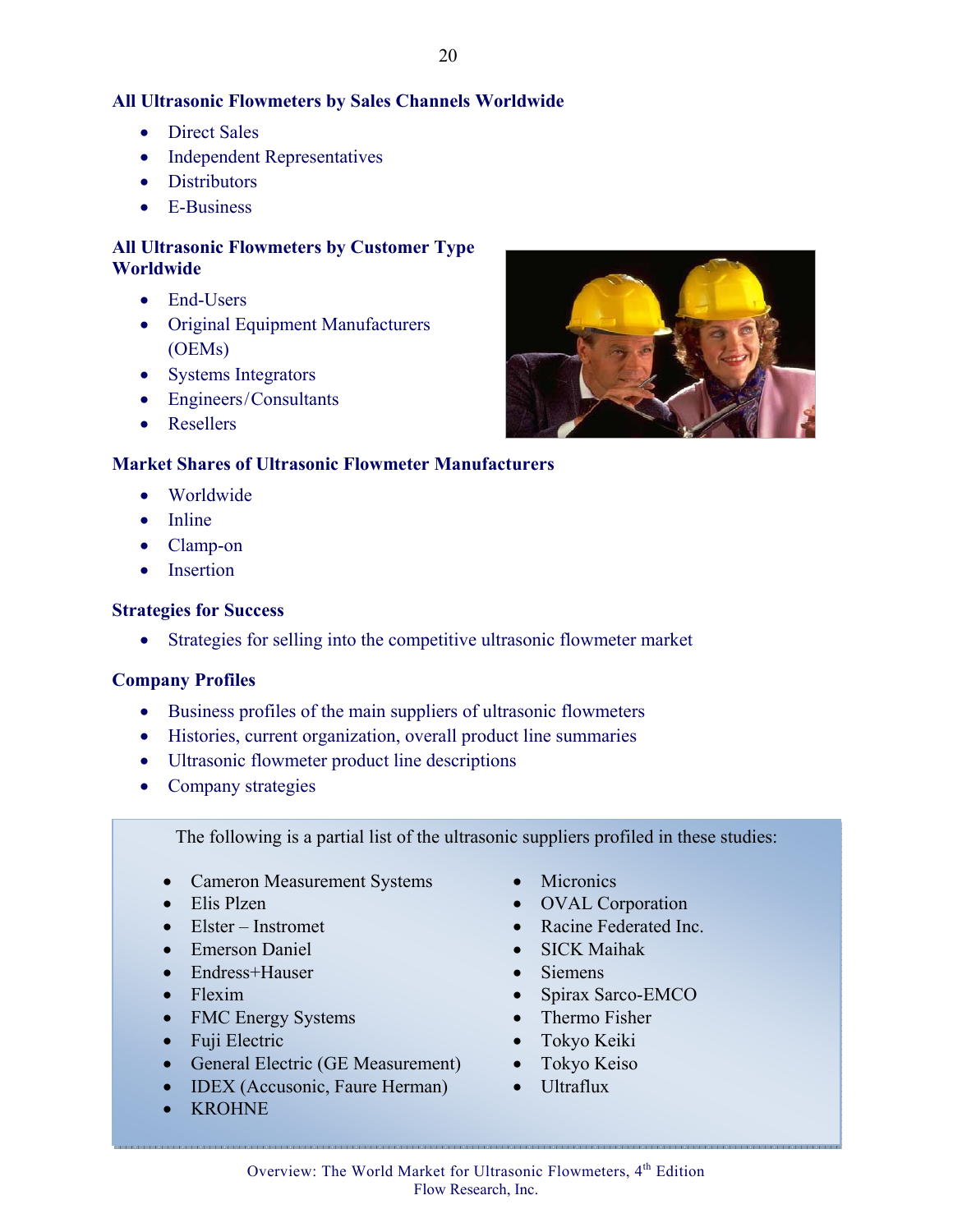## **Publication Date**

*Module B: Worldwide Market View* was published in March 2013.

## *The World Market for Ultrasonic Flowmeters, 4th Edition*

## **Five reasons to order this study today!**

- 1. It contains over 1,300 pages of data and research on the inline, clamp-on, and insertion ultrasonic flowmeter markets.
- 2. It is the only market research study available that clearly separates the data on the inline, clamp-on, and insertion ultrasonic flowmeter markets.
- 3. It is backed up by 20 years of research into the ultrasonic and other flowmeter markets.
- 4. It completely analyzes the ultrasonic flowmeter market, including market size, market forecasts, market shares, strategies for success, and supplier profiles.
- 5. It is brought to you by Flow Research, the world's leading market research company on flowmeters and instrumentation.



Overview: The World Market for Ultrasonic Flowmeters, 4<sup>th</sup> Edition Flow Research, Inc.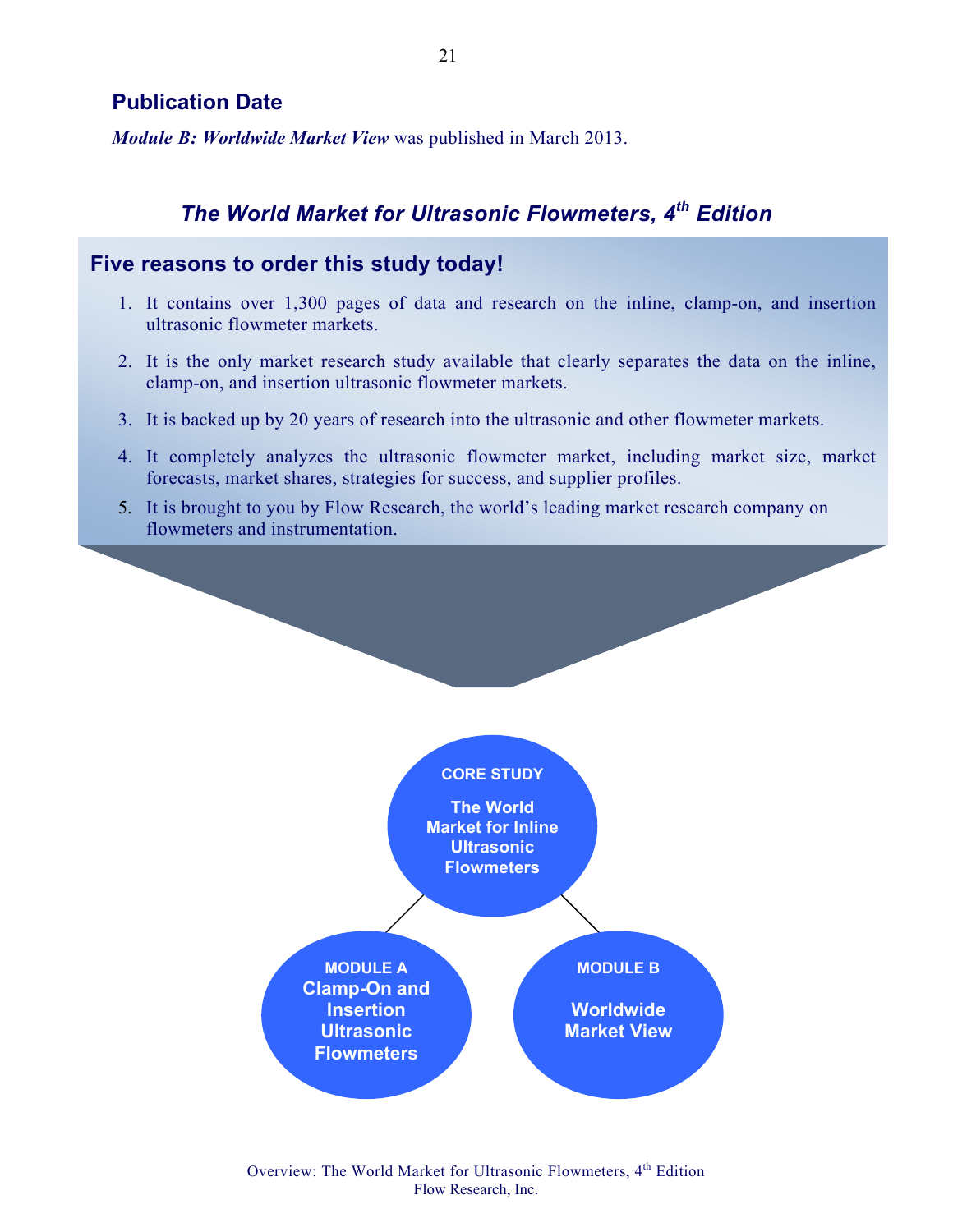#### **Background**



Dr. Jesse Yoder is President of Flow Research Inc., a company he founded in 1998. Dr. Yoder has 25 years' experience as a writer and analyst in process control and instrumentation. Since 1990, he has written more than 140 market research studies, most of them in the area of flow and instrumentation. Dr. Yoder has also written more than 180 articles on flow and instrumentation for trade journals. Links to these can be found at www.flowarticles.com.

Some of the recent and currently scheduled Flow Research studies are listed on the next page.

Flow Research specializes in instrumentation, and conducts **market research studies** in a wide variety

of instrumentation areas that can be purchased by anyone interested in the topics. We create these studies through interviews with suppliers, distributors, and end-users. Topics include all of the flowmeter technologies - both new and traditional - as well as temperature sensors, temperature transmitters, infrared thermometers and thermal imagers, pressure transmitters, and selected API-certified valves.

We also conduct **custom projects** for companies who are looking to expand their product line, merge with or acquire another company, or understand their customer needs better. We are very experienced at doing user surveys that reveal hidden problems, emerging applications, and new product requirements. We gather the data and analyze it in light of our wealth of data on instrumentation. We then formulate strategies that help you achieve your goals.

We work with companies individually to **formulate strategies** that will help them succeed in an increasingly complex world. Dr. Yoder has been working in process control since 1986 and creating market research studies since 1990. He and his team have studied hundreds of companies during this time and have advised most of the top flowmeter suppliers on market and product strategies.

#### **Staff Profiles**

**Belinda Burum**, Vice President and Editor, worked in journalism and advertising before entering high tech 18 years ago as a writer, marketing communications manager, and customer references consultant. She joined Flow Research in 2002, and since then has worked on many projects. In addition to her work on market studies, Belinda is editor of the *Energy Monitor* and the *Market Barometer*.

**Norman Weeks**, Market Analyst, joined Flow Research in November 2004 after a 24-year stint with Verizon. At Verizon, Norm specialized in creating innovative and deliverable customerspecific solutions, product management, and product marketing. He is a fulltime market analyst for Flow Research, has completed many studies, and also serves as associate editor of the *Market Barometer* and the *Energy Monitor*.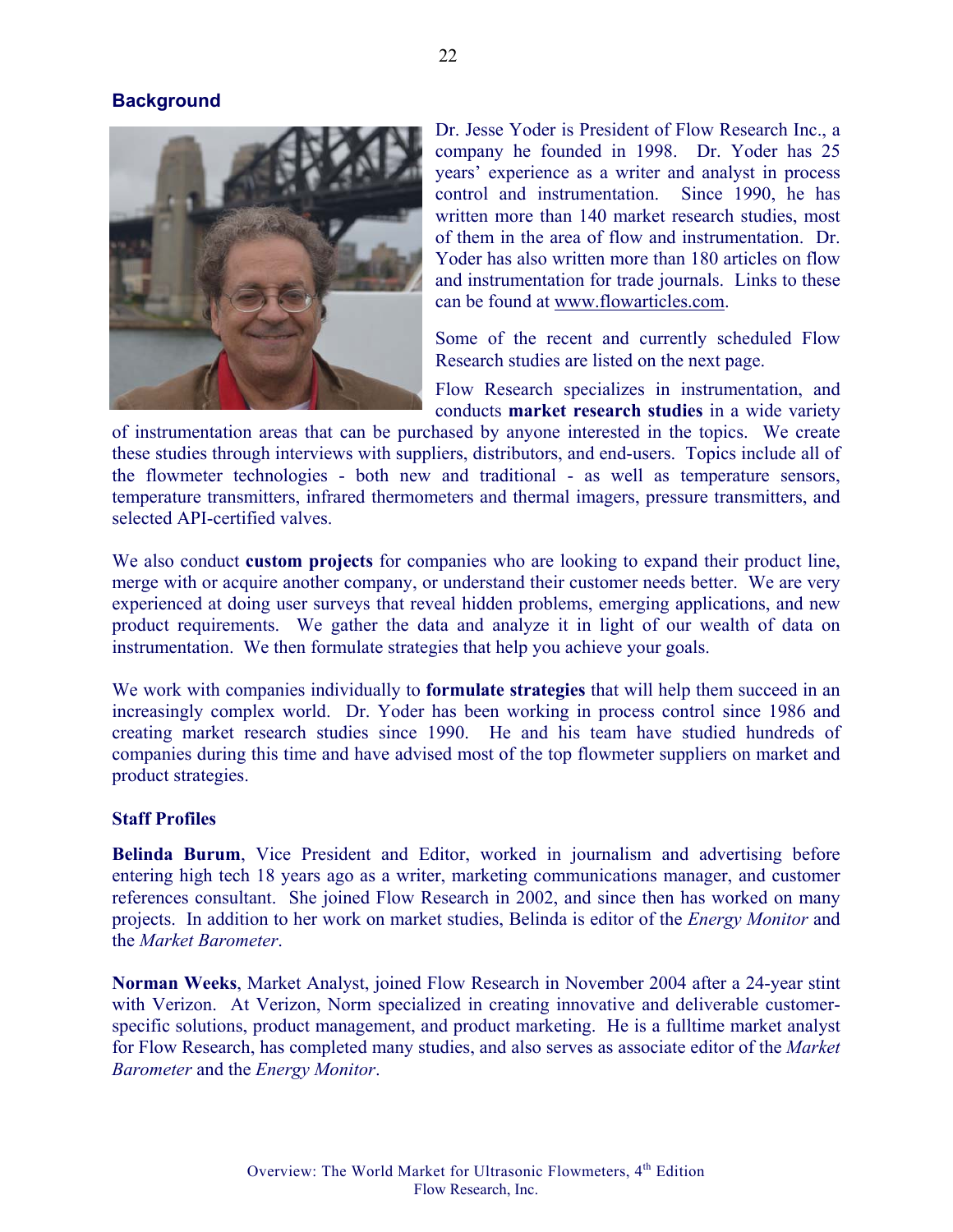**Leslie Buchanan**, Research Associate, joined Flow Research in March 2010. She serves as a customer liaison, manages the contacts database, does research and writing for some Flow Research studies and publications, and develops and implements standards for publication formats.

**Vicki Tuck** joined Flow Research in June, 2012. As an administrative assistant, she has experience in both the fast-paced law firms of Boston, and in various nonprofit organizations.

**Christina Glaser**, Research Analyst and Programmer, has worked as a software consultant, programmer, and web developer since 1992. She joined Flow Research in October 2010 and takes an active role in keeping our company websites current.

#### **Flow Research studies contribute to an ongoing view of the flowmeter market**

Listed below is a summary of Flow Research studies in process and studies completed during the last few years in the area of process control instrumentation. Conducting these studies has contributed to our understanding of the flowmeter technologies included in *Volume X: The World Market for Flowmeters, 4th Edition*. These studies are further described at www.flowstudies.com.

#### **Recent and currently scheduled Flow Research studies:**

*Volume I: The World Market for Coriolis Flowmeters, 4th Edition* (Q1 2013) *Volume II: The World Market for Magnetic Flowmeters, 5th Edition* (Q3 2013) *Volume III: The World Market for Ultrasonic Flowmeters, 4<sup>th</sup> Edition (March 2013) Volume IV: The World Market for Vortex Flowmeters, 3rd Edition* (July 2010) *Volume V: The World Market for DP Flowmeters and Primary Elements* (January 2007) *Volume VI: Worldwide Survey of Flowmeter Users, 2nd Edition* (January 2006) *Volume VII: The World Market for Positive Displacement Flowmeters* (March 2012) *Volume VIII: The World Market for Turbine Flowmeters* (January 2012) *Volume IX: The World Market for Pressure Transmitters, 3rd Edition* (August 2011) *Volume X: The World Market for Flowmeters*,  $4^{th}$  Edition (January 2013) *Volume XI: The World Market for Natural Gas and Gas Flow Measurement* (Q3/Q4 2011) *Volume XII: The World Market for Steam Flow Measurement* (March 2008) *Volume XIII: The World Market for Mass Flow Controllers*, *2nd Edition* (May 2012) *Volume IV: The World Market for Thermal Flowmeters* (October 2009) *Volume XV: The World Market for Liquid Analytical Instruments* (February 2011) *Volume XVI: The World Market for Oil Flow Measurement* (O4 2012/Q1 2013)

Besides writing and publishing studies of this type, Flow Research specializes in user surveys that include a detailed analysis of customer perceptions. In addition, Flow Research provides quarterly updates on the flow and energy industries in the *Market Barometer* and the *Energy Monitor*. The *Energy Monitor* analyzes the current state of the oil & gas, refining, power, and renewables industries, and the implications for instrumentation suppliers. Both reports are part of the Worldflow Monitoring Service; more details are available at www.worldflow.com. Other features of this service include Flash Reports and White Papers. For more information on Flow Research, please visit our website at www.flowresearch.com.